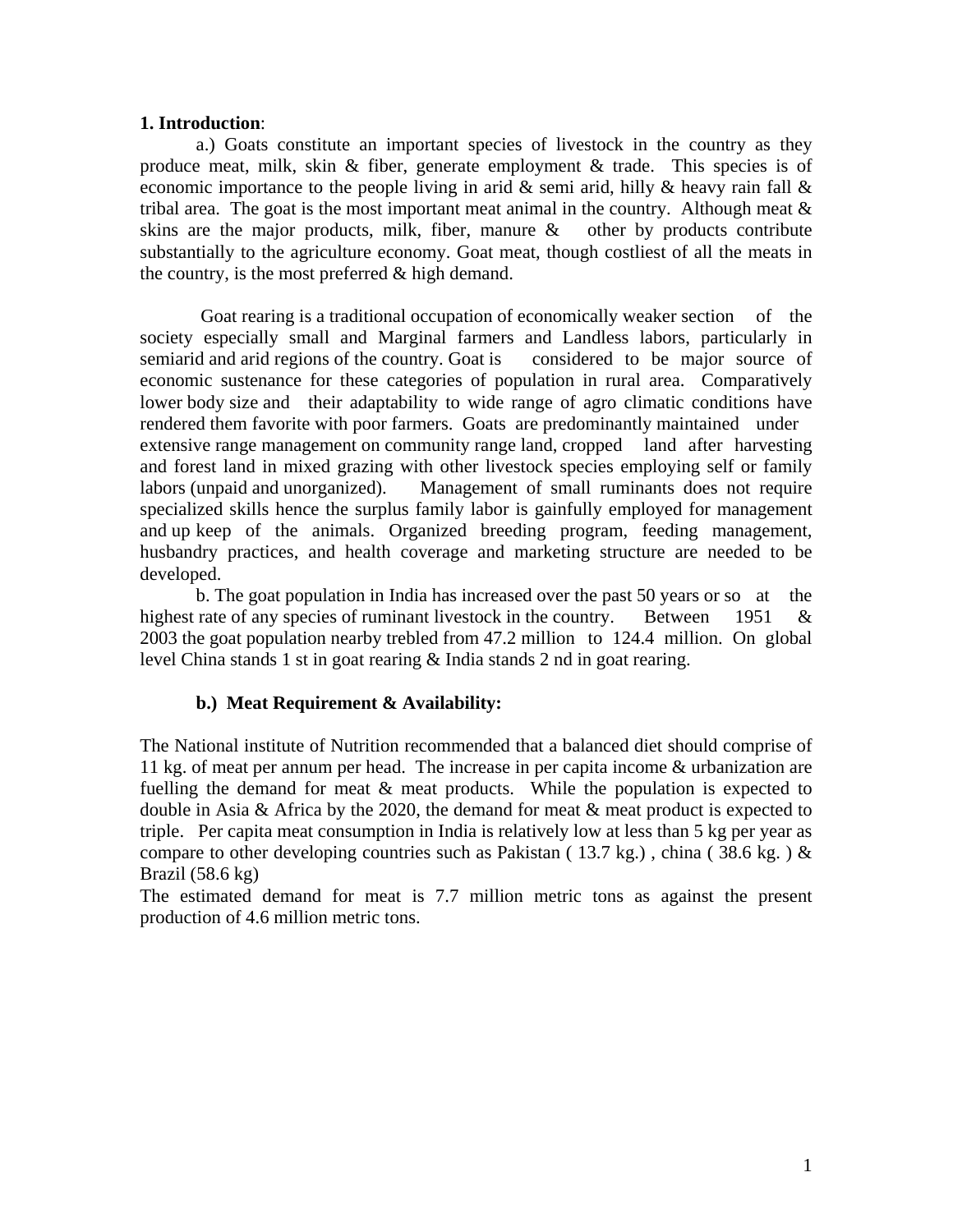### **c.) A Goat is Poor mans' cow**:

Late Mahatma Gandhi preferred goat milk daily. Goat milk is cheap, wholesome, easily digestible & nutritious. Hence they honor the goat as a Poor mans' Cow. Goat milk has medicinal value, such as,

- It is recommended for use in Dyspepsia, Peptic ulcer & pyloric stenosis. Also it is preferred to cow milk in Liver Dysfunction, Biliary Disorders, and Acidosis, Insomnia.
- Many people with cow milk allergy can drink goat milk because it contains a different kind of protein.
- The milk fat globules are small, making goat milk very easy to digest.

| Sr. No.   Species |                     |      | Fat %   Fat globules   Size of fat   Diameter |          | fat<br>of |  |
|-------------------|---------------------|------|-----------------------------------------------|----------|-----------|--|
|                   |                     |      | in one c.c.                                   | globule  | globule   |  |
|                   |                     |      |                                               | (micron) | (micron)  |  |
|                   | <b>Holstein Cow</b> | 3.60 | 48,00,000                                     | 75       | 2.50      |  |
|                   | Jersey Cow          | 5.40 | 27,60,000                                     | 210      | 3.75      |  |
|                   | Goat                | 3.50 | 92,00,000                                     | 38       | 1.69      |  |

- Babies do extremely well on goat milk formulas with folic acid supplements, when a mother does not nurse or can not nurse her own baby.
- Goat milk has superior ease of digestion & buffering properties, making it an ideal convalescent diet for people with digestive or ulcers
- Goat milk fatty acids have a unique metabolic ability to limit cholesterol deposits in body tissues.
- Fresh wholesome goat milk contributes to the strong & healthy development of growing children.
- Compared to cow's milk, goat milk has similar amounts of protein, fat, iron, vitamin C & Vitamin D. Goat milk has more natural Vitamin A, more Vitamin B & less lactose.
- Recent research shows that goat milk is high in calcium & good for heart plus protect against Alzheimer& heart disease.

| Sr. No.          | <b>Species</b>    | <b>Proteins</b> | Fat | Lactose | <b>Salts</b> | <b>Solids</b> | Water |
|------------------|-------------------|-----------------|-----|---------|--------------|---------------|-------|
|                  | Indigenous Cow    | 2.8             | 4.8 | 4.6     | 0.74         | 12.94         | 87.06 |
|                  | <b>Exotic Cow</b> | 3.4             | 3.7 | 4.8     | 0.73         | 12.63         | 87.37 |
| 3                | <b>Buffalo</b>    | 3.9             | 6.8 | 3.7     | 0.80         | 15.20         | 84.80 |
| $\boldsymbol{4}$ | Goat              | 4.3             | 4.9 | 4.1     | $0 - .89$    | 14.19         | 85.81 |
|                  | Woman             | 4.5             | 1.1 | 6.8     | 0.20         | 12.60         | 87.40 |
| 6                | Sheep             | 5.3             | 5.5 | 4.6     | 0.90         | 16.30         | 83.70 |

• Goat milk is near to mothers' milk (ingredient %),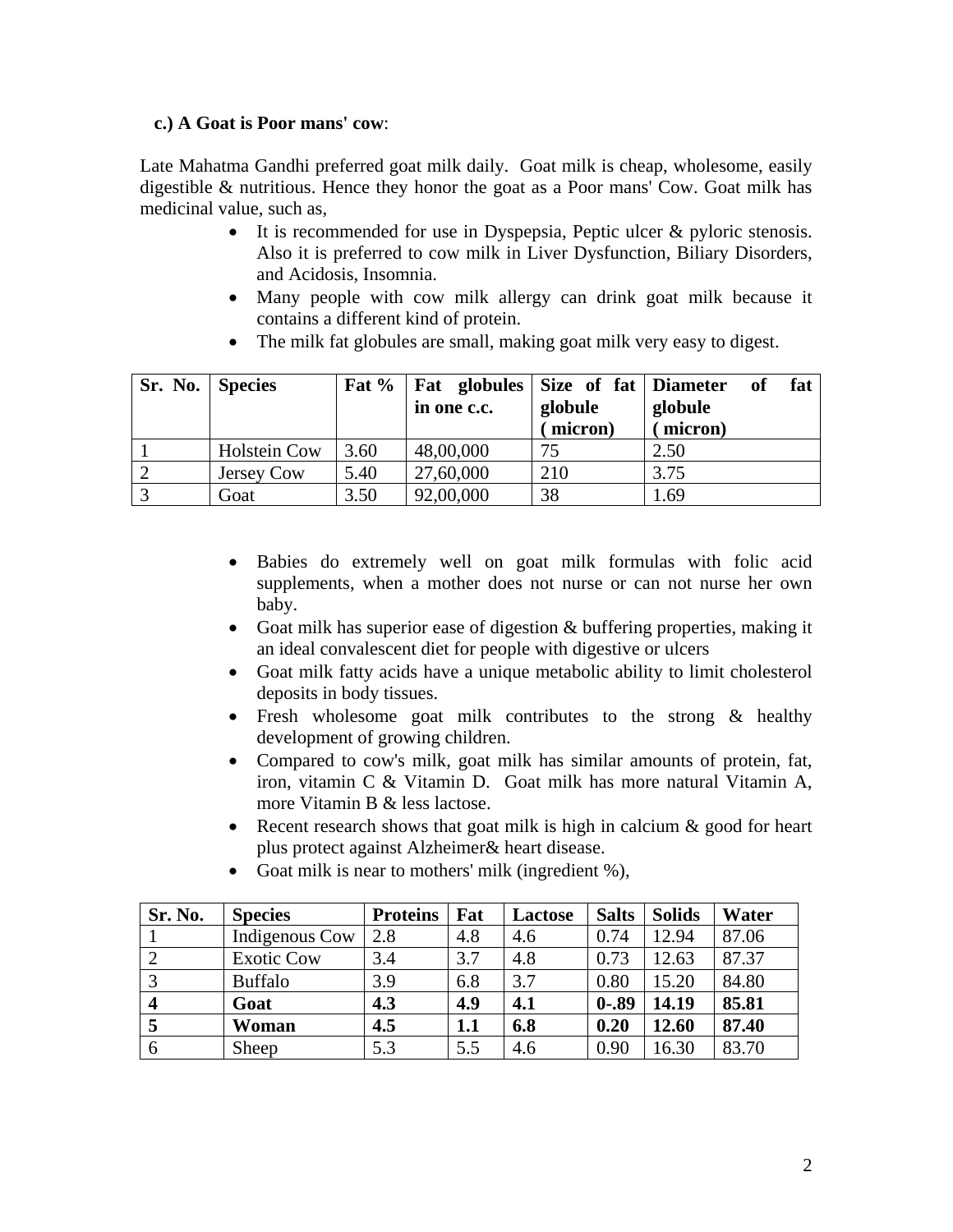### **d) Employment Generation:**

A Study in Tamil Nadu showed that goats provided gainful employment of about 184, 399 & 437 labor days per annum in small ( 1 -8 goats), medium ( 9-16) & large ( above 16 goats) flocks respectively . Women & children contributed to labor force to the extent of 88 - 91 per cent in all the groups.

### **e) Distribution of goat:**

It may be noted that the goat is the major small ruminant found in heavy rainfall areas viz, west coast & north eastern region where the number of sheep is negligible.

### **f) A misconcepts about goats:**

Goat development has not been encouraged because of the bogey that goat development leads to deforestation & environmental degradation. This belief has totally been disapproved by the Hanumanth Rao Commission & the rate at which the goat population has increased without the help of any serious, large scale development programme indicates potential of the species in India.

It is apparent that large scale programmes will have to be launched urgently to meet the domestic demand of meat & sustain growth as also exploit the potentials of goats in a scientific manner.

## **4) Transport of Goats & Management of New arrival:**

It is necessary to keep the goats in good condition  $\&$  free from contamination during their transport as these will be used for breeding purpose  $\&$  not for slaughter. The losses occurred during journey are,

i.) Injury /Fracture. ii.) Transportation stress. iii.)Loss of weight. iv.) Dehydration. v.) Diseases.

Transport of goats to the beneficiary's residence can be done by any of the available method convenient to a given situation,

### **a.) Driving on Hooves; b) Road Transport.**

**a) Driving on Hooves:**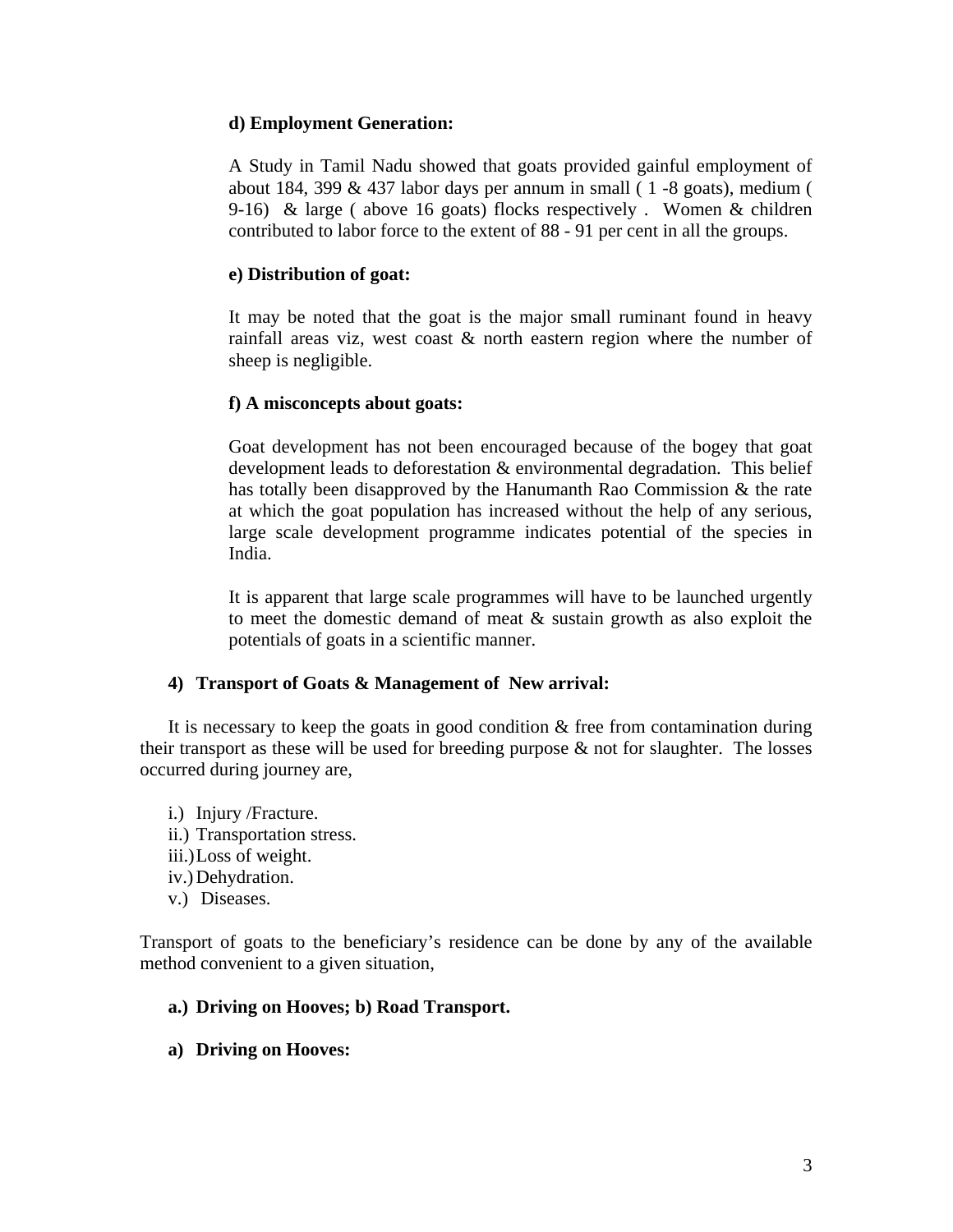It is an age-old method of shepherds, if the distance to be covered is short & other mode of transport is not available. Cooler parts are advisable for driving on hooves.

The movement should be done slowly otherwise fast walk of goats' leads to exhaustion & fatigue. Goats are allowed to graze enroute. Fresh drinking water should be made available. Proper rest needs to be given during transport to minimize stress on goats.

### **b) Road Transport :**

This is the most common way of transport in our country when the distance is more. Some dos & don'ts have been observed to minimize the losses during transport. Such as,

### **Do's,**

- Allow the goats to graze/browse/fed 4-6 hours before transport.
- Provide bedding material in the truck. This will minimize the chances of fracture.
- Provision should be made for easy loading & unloading.
- Ensure adequate ventilation inside the truck.
- Starts the journey in the cooler parts of the day especially evening, in summer avoid the journey in day time.
- Overhead & side covering with "Tarpaulin" is necessary to protect goats from cold wave & rains in winter & rainy season.
- An experienced attendant is a must inside the truck to take care of goats.
- Adequate feed & water must be offered at least after every 12 hrs. during journey except, where the journey is completed within15 hrs.
- Transportation of no. of goat is depend upon size of vehicle, but generally 60 – 70 No. of goats could be transported in a truck but it is always better to transport minimum number of goats, so that ample space will be available for sitting inside the truck.

### **Don'ts**

- o Never cover the vehicle airtight.
- o Avoid harsh breaking during journey.
- o Avoid fast cornering
- o Do not transport advance pregnant goats.
- o Do not transport kids with adult goats.
- $\circ$  Do not travel more than  $250 300$  km at one time.
- o Do not transport weak & sick goats.
- o The speed should not be more than 40 km /hr.
- o Do not transport more number of males with females.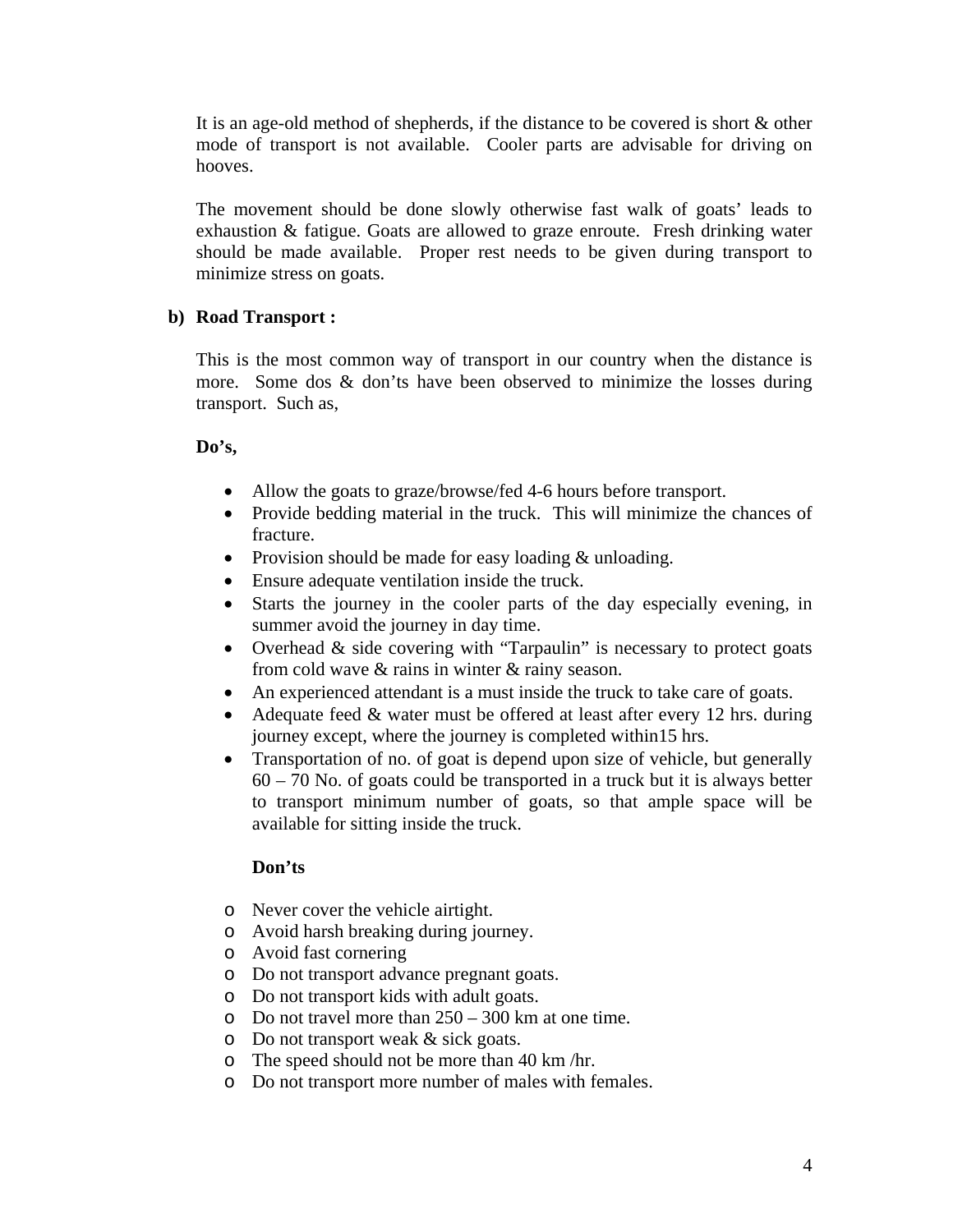### **c) Management of New Arrival:**

 When the goats arrive from a long distance at the farm, goats suffer from physical stress. All the new arrival should be kept in isolation under observation (quarantine) for a minimum of 21 days. Following care is needed at this stage to minimize losses.

- $\triangle$  Proper unloading of goats to avoid fracture.
- $\triangle$  Do not send for grazing feed at site & give them rest for a day.
- $\bullet$  Provide quality greens & fresh water free of choice.
- $\triangle$  Drench some electrolyte & B complex orally. Or Drench Mixture of Joggery (10-15 gm) with rock salt (Saindhave /Padelonnamak- 4 to 5 gm) .
- Anti stress preparation like Zee stress 10 mg/kg body weight may be given orally for 3- 4 days.
- Allow them to graze on nearby pasture only.
- $\triangle$  Off fed & sick goats should be isolated & treated.
- $\bullet$  Deworming may be done on the  $7<sup>th</sup> 8$  th day of arrival.
- $\triangle$  Deticking may be done if required.
- $\cdot$  Vaccination may be carried out after 21 days of deworming which is required in that season.

After 21 days only healthy & disease free animals should mixed in original stock.

### **2. Selection of Bucks & Does for Breeding.**

General life span of goat is about 12 -13 years, but in normal husbandry practices, female goats are retained only up to 6-8 years of age, where as males are retained until 4- 6 years to get efficient production. The most viable offspring are produced between 2- 5 years of age. Female goats come in first heat at the age of 6-7 months. At this stage the physical development is not proper this may be detrimental for female. The growth and development of reproductive system takes place gradually. Therefore, breeding age of female is supposed to be  $9 - 12$  months. Rearing of goats is mainly done by the landless, small/marginal farmers7 especially rural women & these are low literate. Hence they are unable to maintain production records like births, breeding records, feed-fodder, health coverage, mortality etc. Hence age is decided on dentition.

## **A. Dentition in Goats.**

a. Dental Formula of Goat:  $0\ 0\ 3\ 3 = 32$  Permanent.

40 3 3

### **i. Aging:**

- a. Milk Teeth –Less than 1 year.
- b.  $2$  Teeth  $-1$  to 1.5 years
- c. 4 Teeth -2 years.
- d. 6 Teeths-2.5 years.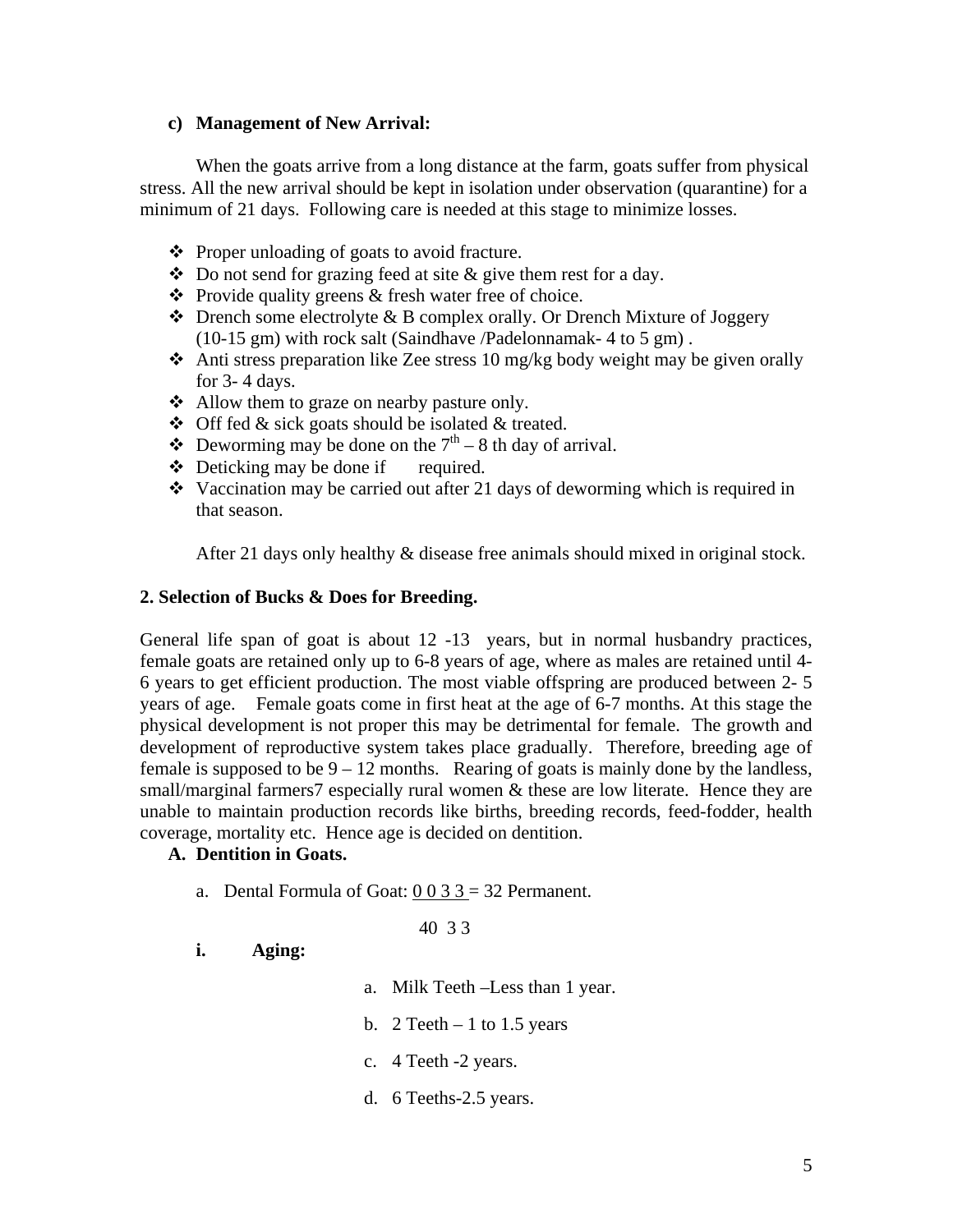- e. 8 Teeth/ Full Mouth-2.5 to 3 Years.
- f. Worn Mouth or Broken Mouth -Over 3 years of age.
- g. Gummy –Aged.

#### **B Selection of Bucks:**

- i. He should possess all the breed characteristics.
- ii. The age should be more than one year.
- ii. He should be a twin / triplets
- iii. He should be the heaviest goat in the flock. Body weight should be more than 30-35 kg.
- iv. There should not be any physical defects and disease.
- v. He should be aggressive.
- vi. He should be healthy, straight body with strong legs.
- vii. He should possess a rugged on the neck and shoulders as this reflects breeding ability.
- viii. The chest should be wide.
- ix. The body coat should be shiny one.
- x. Good semen characteristics
- xi. More nos. of conception, no abortions, and increase in body weight & milk production are the signs of Good Buck.

### **B. Selection of Doe:**

- i. She should possess all the breed characteristics.
- ii. She should be a twin / triplets
- iii. The age should be between  $1 2$  years.
- iv. She should be healthy and free from disease.
- v. The body coat should be lustrous and shiny one.
- vi. The conjunctiva should be pinkish and not pale or yellow

(Anemic).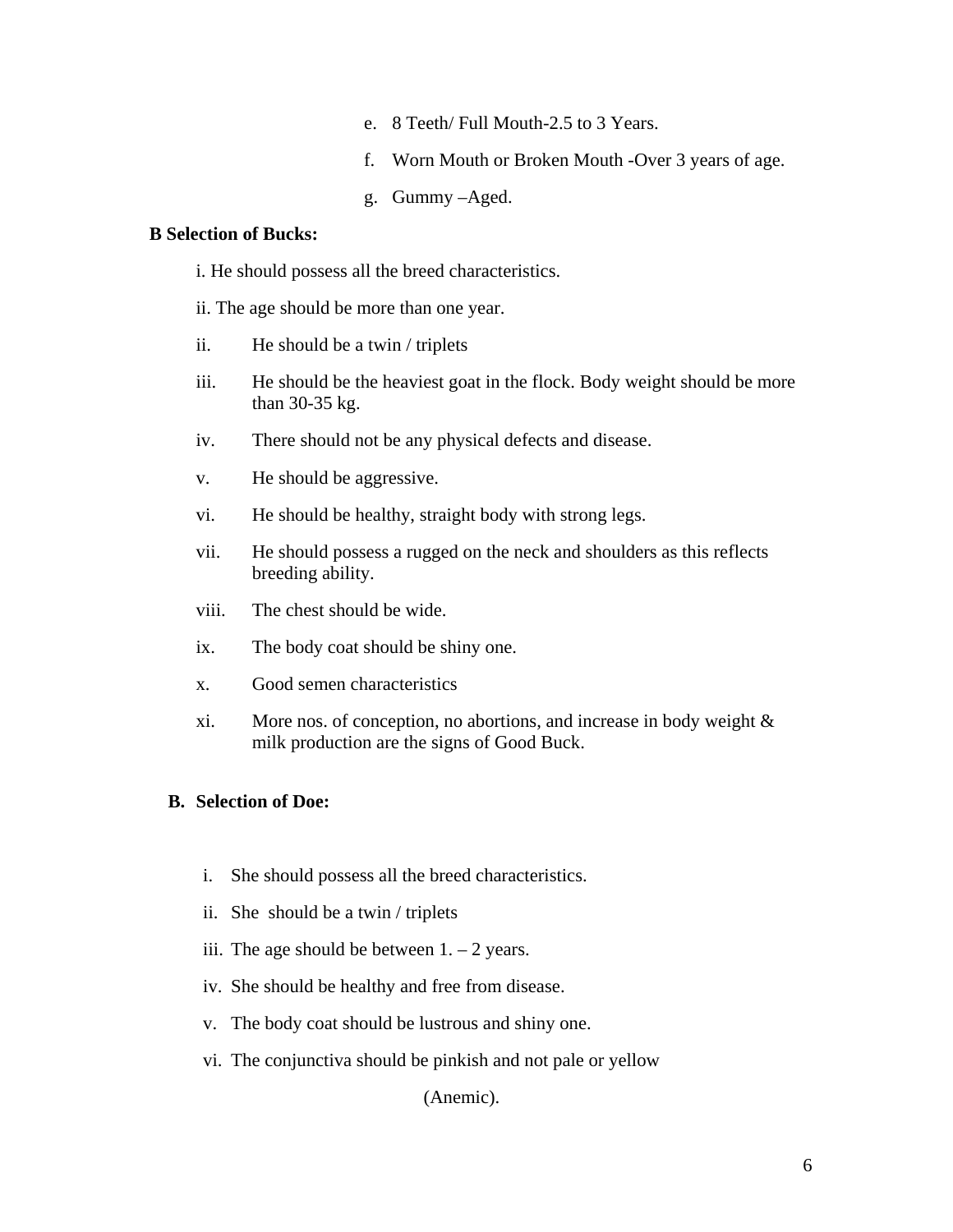- vii. The udder should be well developed & not pendulous.
- viii. There should be no super numerary (rudimentary) teats.
- ix. The temperament should be good; particularly docility and mothering ability are good features.
- x. She should be a good milkier.
- xi. Conceive in first service, no abortion, good mothering ability , giving births to more twins, , increase in weight & milk are supposed to be characters of good doe.

#### **C. Mating Season:**

Generally 70 % females are exhibiting the heat during rainy season. During the normal breeding seasons, does come in heat at a regular interval of about 18- 21 days. The duration of estrus is usually 24-48 hrs

#### **D. Signs of estrus:**

.

- a. The vulva is swollen, edematous and mucus membrane is pinkish or reddish with thick watery discharge.
- b. Twitching of tail & frequent maturation.
- c. Excitement and bleating.
- d. Loss of appetite.
- e. Slight elevation of body temperature.
- f. Drop in the milk yield.
- g. Mounting on other females.
- h. Attraction and acceptance for male if introduce in the flock.
- E. **Time of mating:** Females showing estrus in the morning should be mated / inseminated in the evening ( after 12 hrs) likewise goats exhibiting signs of estrus in the evening should be mated or inseminated in the next morning to get better conception rate.

**F Gestation period** is  $151 \pm 3$  days. The mean gestation period in goats is 147 days.

#### **F. Signs of Pregnancy:**

- a. The cessation of coming into heat.
- b. The goat becomes quieter in disposition  $\&$  generally goes down in milk yield during 2-3 weeks.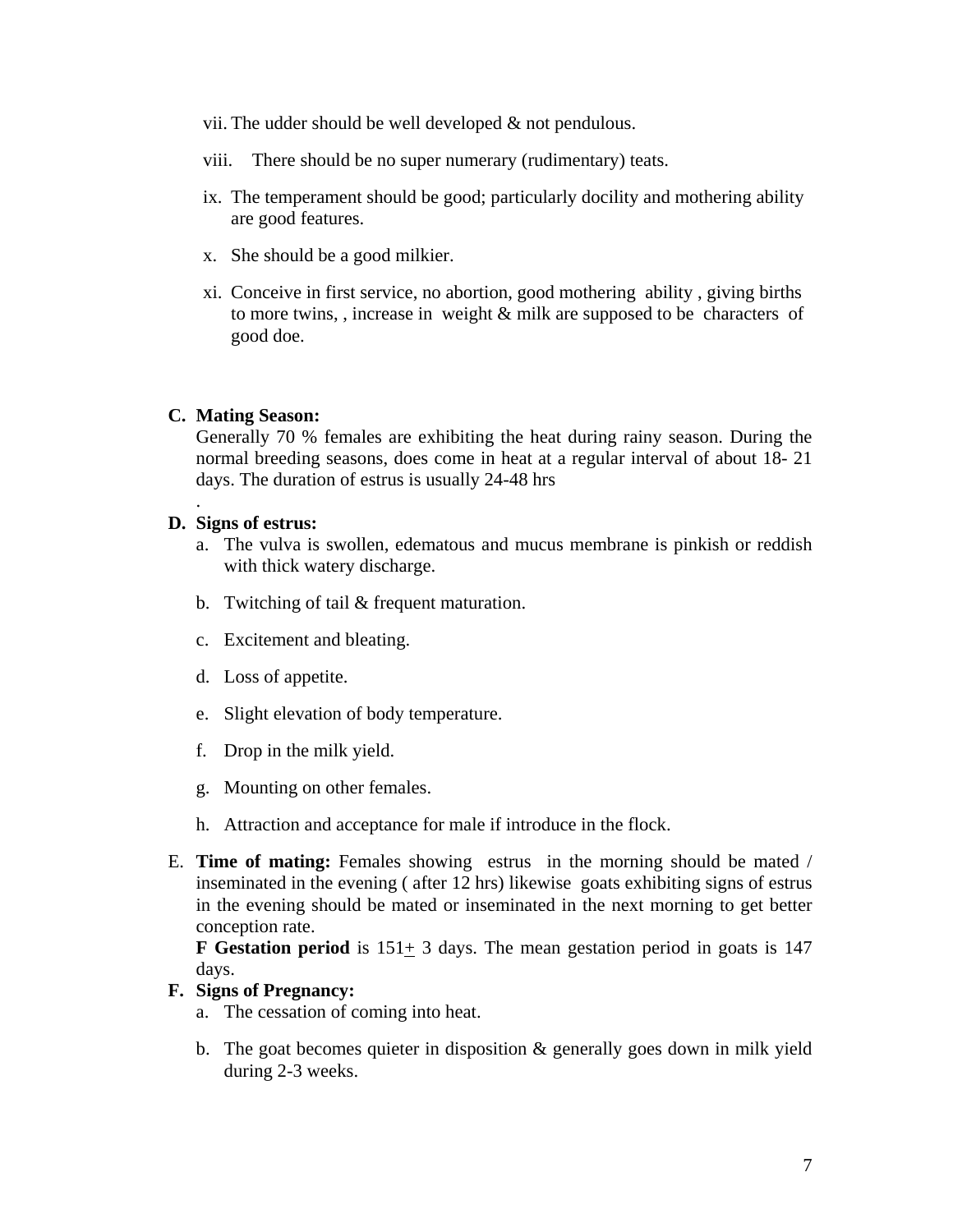- c. There seems to be a little alteration in the goat's performance, but milk yield begins to decline very slowly. By the time, she is half way in kid, her figure begins to show her condition.
- d. Compared to other animals, goats becomes heavily pregnant & lethargic, leading to difficult kidding, in case they are not forced to take some light exercise daily.
- e. They should be allowed to dry up six weeks before kidding.

### **G. Care of Pregnant Does :**

- a. Don't allow the pregnant does for long distance to avoid the stress/ energy utilization for walking  $&$  it will affects the growth of fetus
- b. Deworm the doe& if required anti lice /tick treatment. Vaccinate the doe if not vaccinated against infectious disease.
- c. Pregnant doe should keep separately from dry goats  $\&$  buck. If they are in milking then they should be allowed to dry up by irregular & incomplete milking.
- d. Give extra ration as a pregnancy allowance in form of concentrate feed after  $3<sup>rd</sup>$  month of pregnancy, initially starts with 150 gms & gradually increase up to 300 gm depending upon body weight. Addition to concentrate feed gives proteinous green & dry fodder. If doe will give birth to twins give about 20 % extra ration. So that doe will give birth to healthy kid  $\&$  she will have a more milk.
- e. Stop grazing at the last week before expected date of kidding.
- f. Protect the pregnant doe from cold wind in winter or hot waves in summer.
- g. Provide the minerals in form of mixture or mineral bricks.

### **H. Signs of approaching birth:**

- a. Visible labor pains.
- b. Loss of appetite.
- c. Swollen udder.
- d. Uneasiness, frequently sitting down and standing up. Rapid breathing.
- e. Swollen genital opening.
- f. Discharge from vulva.
- g. Looking back.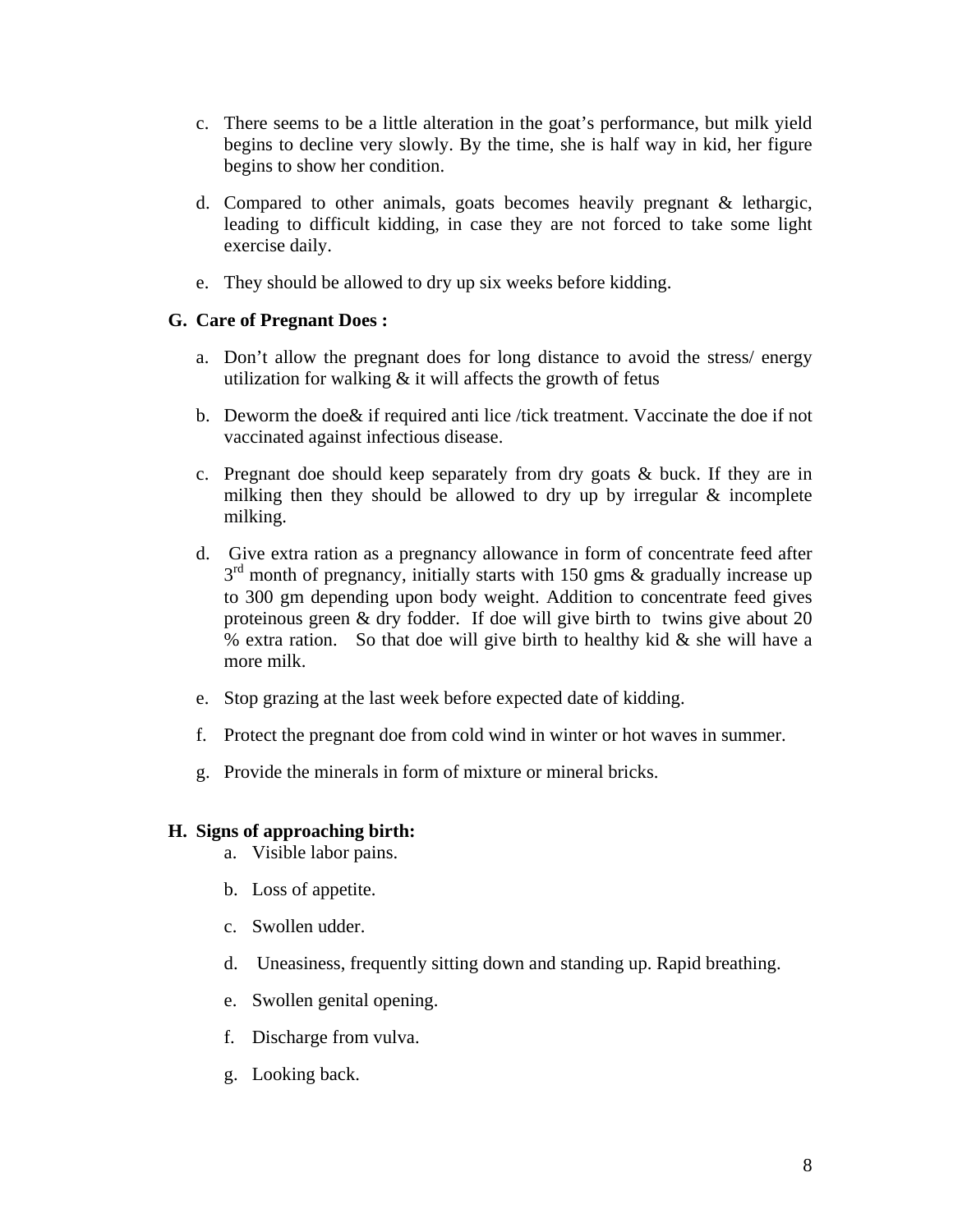# **I. Kidding:**

The date of time can be easily calculated if the breeding date is known. As the goat approaches in term, the kid can be felt moving inside the bulge on the right side.

Normally goat delivers their kids without much problem. Kidding begins with the labor pain, with white mucus discharge. Soon the first & second water bags come. It follows the foreleg come out. The kidding takes about 30 minutes.

## **J. Care of Kids.**

- Immediately after birth, the nose of the kid should be cleared of any entangling membranes or mucus to prevent suffocation.
- Naval swabbed with tincture of iodine.
- The kid, if healthy and strong, would stand on its legs and make for its mother's teat. Failure to reach the teats, however, is of no consequence.
- Colostrums should be the first food to be given to kids; it clears the stomach  $\&$ develops immunity in them. The colostrums should be fed within 10-15 minutes after birth @ 10% of the body weight. Feeding of colostrums is very important, as it contains immunoglobulin against various diseases. It also contains Vitamin A, which is required to increase the resistance. If the colostrums feeding is delayed then the digestive tract becomes impermeable and immunoglobulin will l not absorbed. The kid will not get the protective antibodies to fight against various diseases.
- Care of Orphan Kid: If the mother doesn't have sufficient milk the fed on another doe which is recently kidded or feed boiled & cooled cow milk or feed a artificial colostrums

## **Composition of Artificial Colostrums:**

- a. Whole Egg: 1
- b. Water (boiled & cooled): 200 ml.
- c. Milk (Boiled & cooled): 300 ml.
- d. Liq. Paraffin / Castor Oil: 10 ml.
- Fresh Drinking Water: The kids should be given fresh & clean drinking water by adding sanitizer. The water should be frequently changed.
- Protection from cold.
- Health care & isolation: There should be routine checkup of kid which fails to suckle the milk, & exhibit diarrhea and pneumonia. They should be isolated immediately and given treatment.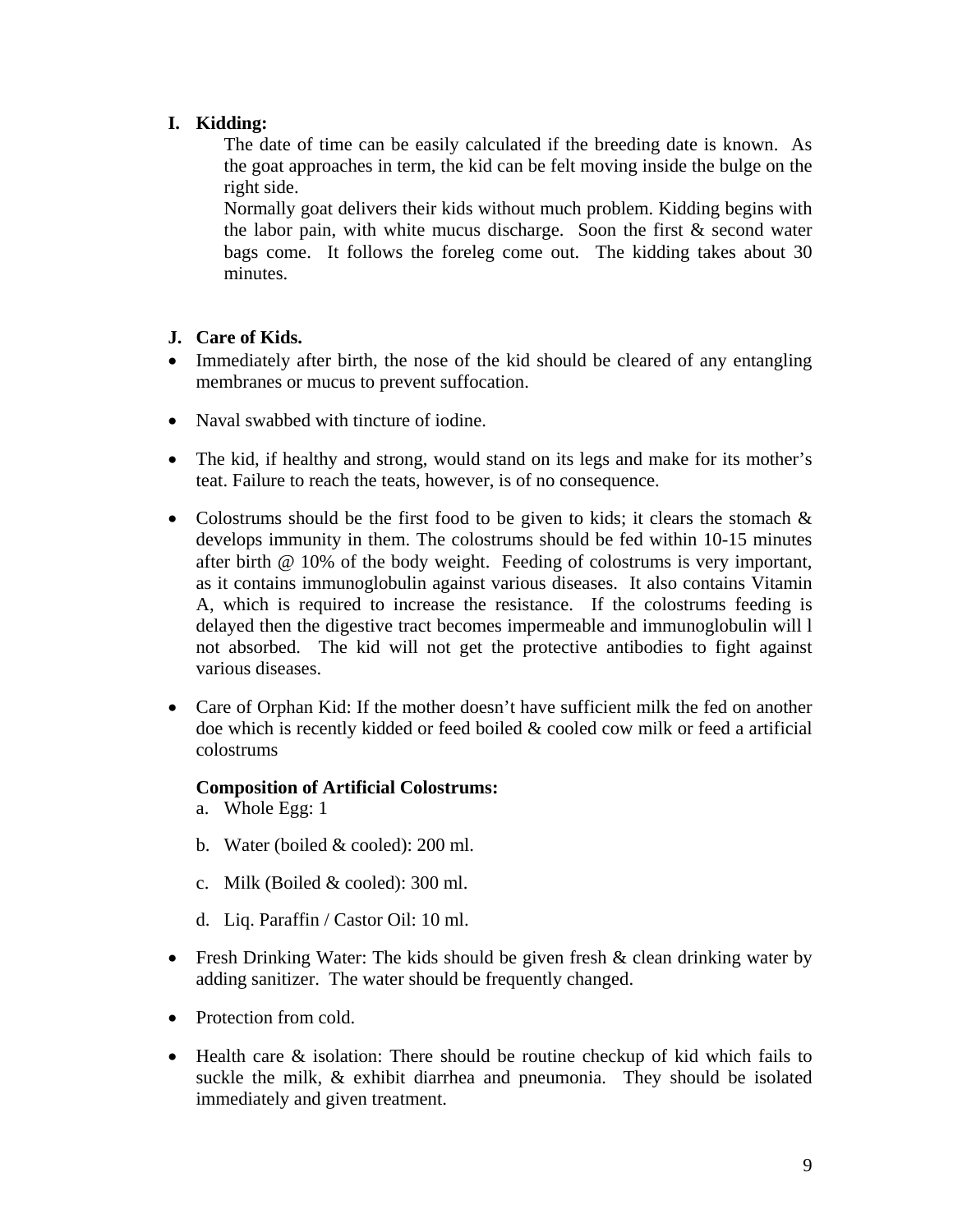- Fodder for young kids: the kid should be provided the tender leaves of subabhool, Lucerne, Berseem at the age of 15 days along with 50gm concentrate which containing minimum18 % protein. The gradual supplementation of such leaves would help in early development of rumen. The leaves should be hanged in bundles at the height of 1 to 2 feet from the ground. Same time they should provide mineral mixture in form of mineral bricks.
- Coccidiosis prevention: Dampness in sheds is the predisposing factor for coccidiosis. All the kids of one month age may be given cocciodiosis like Sulmate @ 0.3 ml/kg. body weight. The growth will be stunted & rough body coat will be observed in kids suffering from coccidiosis.
- Deworming for Endoparasites: Worm infestation is the most common problem in goats affecting the growth rate in kids. All the kids aged 3 months & above should be dewormed.
- Cleanliness  $& Hygiene$ : The kid house should be kept clean  $& dry$ . The feeders  $&$ water troughs should be washed periodically. This will help in minimizing many neonatal infection in kid rearing system.
- Vaccination: All the young kids of 3 months and above should be vaccinated to protect them from various diseases.

## **3. Goat Nutrition:**

## **i. Feeding of Goats.**

Performance of a goat depends on, how goat is fed during its period of growth, pregnancy and lactation. Breeding bucks or goats kept for meat purpose will also perform according to what they are fed. Therefore, for the practical feeding programmes of goat one must be aware of their feeding habits, feeding standards & feeding problems.

## **ii. Feeding habits of Goats.**

- Goats have special mouth parts and are able to extract nutrition from the poorest of the waste land vegetation.
- They are browsers and thrive in the areas richer in bushy plants, where they get enough opportunity for browsing.
- They like to stand on their hind limbs and pluck the tender leafy twigs of herbs, shrubs & small trees.
- Proteinous feeds and fodders like green legumes or their hays are preferred by goat.
- They are very choosy in their selection of feeds.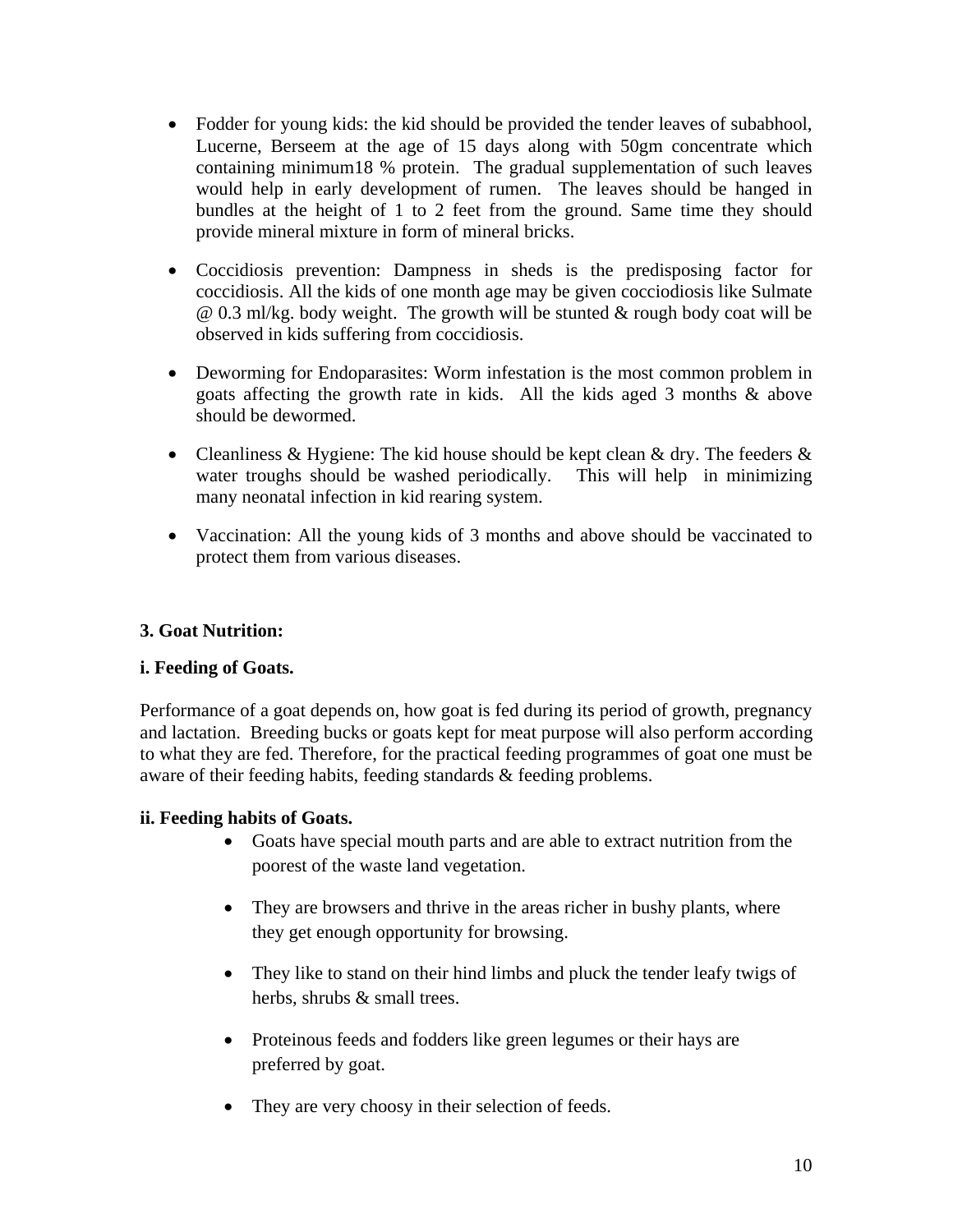- They love to eat tree leaves.
- Goat has higher tolerance for bitter taste.
- They have a sense of taste.
- They like fresh fodder & will hesitate to take wet or sticky feed and spoiled feed or fodder by other animals.
- Among concentrates they willingly like corn, barley and oat grains.
- They also relish oil cakes like groundnut cake, sesame cake & rape cake, which should be in the form of small pieces rather than ground form.

### iii. **Goats' are browser.**

Cattle, horse, sheep  $\&$  goat are the herbivorous animals. But their feeding habits are quite dissimilar to each other. Goats like tree leaves especially leguminous species.

| Fodder       | Horse  | Cattle | <b>Sheep</b> | Goat   |
|--------------|--------|--------|--------------|--------|
| <b>Grass</b> | $90\%$ | 70%    | $60\%$       | 20%    |
| Weed         | $04\%$ | 20%    | $30\%$       | $20\%$ |
| Tree tops    | $06\%$ | $10\%$ | $10\%$       | 60%    |

### **iv. Dry Matter requirement of goat.**

Goat, cattle, sheep are ruminants. Cow, Sheep requires 2.5 % to 3 % dry matter of their body weight but goat requires 4 to 7 % dry matter.

## **v. Water requirement**

Intake of water varies with the season and the ability of the animal to take dry matter. The water consumption during winter season is less in comparison to summer season. However, the water requirement of goat is four times of dry matter / kg body weight.

**vi. Mineral & Vitamin:** Minerals should be given as an essential part of the ration as they contribute to the building of the skeleton, physiological functions & production of milk. The most important of these salts are calcium  $\&$  phosphorus. requirement for the goat at maintenance per day and per kg milk is as under,

| <b>Maintenance</b> | <b>Requirement</b> | <b>Production</b>                   | <b>Requirement</b> |  |
|--------------------|--------------------|-------------------------------------|--------------------|--|
| Calcium            | 4.7 g.             | Calcium                             | $1.3$ g.           |  |
| Phosphorus         | 3.3 g.             | Phosphorus                          |                    |  |
| Magnesium          | 0.8 g              | Vitamin requirements for 50 kg body |                    |  |
|                    |                    | weight.                             |                    |  |
| Sodium             | 1.0 g              | Vitamin A                           | 5500 IU            |  |
| Iron               | $50$ mg            | Vitamin D                           | 325 I.U.           |  |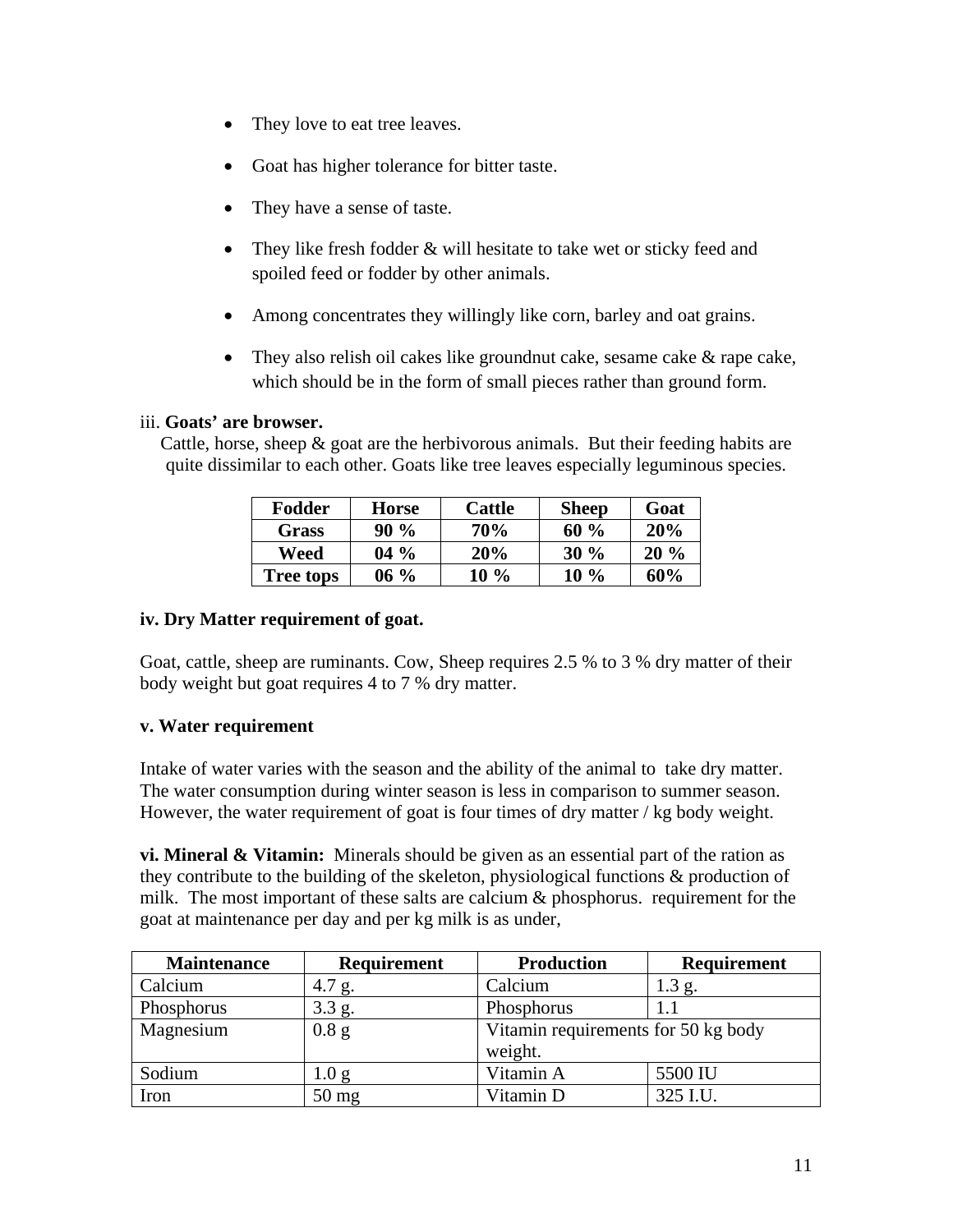| Zinc   | 40<br>mg. |  |
|--------|-----------|--|
| Copper | mg        |  |
| Cobalt | $0.1$ mg. |  |

Feed the mineral in form of mixture or brick (Lick) brick.

### vi. **Feeding of Roughages & Concentrates.**

### **1. Roughages :**

- a) Tree leaves: Neem, Peepal, Bargad, Golar, Jamun, Babul, Jharberi, Ber, Mulberry, Bamboo leaves, Subabhul, Susbenia.
- b) Hay: Cowpea hay, berseem hay & Oat hay.
- c) Straws: Arhar straw, gram, wheat straw & paddy straw. Straw should be enriching with joggery-salt.
- 2. **Concentrates: Concentrate mixture** is rich in protein & low in fibers. Goats are generally required minimum 18 % protein. Concentrate mixture can be prepare by using Maize, jawar, bajra, barley , gram, wheat rice bran , groundnut cake, sesame cake, arhar grain, etc.

## **3. Preparation of Concentrate mixtures.**

 For feeding to kids, creep mixtures containing high amounts (50 % to 60%) of maize, jawar, barley with groundnut cake should be prepared so that they may be adequate in energy & protein having about 18 % DCP .

| <b>Ingredient</b><br>Ingredient in per cent by weight |               |                |       |                |                |    |                |                |                |                |
|-------------------------------------------------------|---------------|----------------|-------|----------------|----------------|----|----------------|----------------|----------------|----------------|
|                                                       |               | 2              | 3     | 4              | 5              | 6  | 7              | 8              | 9              | 10             |
| 1. Maize                                              | 37            | 20             | 37    | 20             | 30             | 17 | 47             | $\blacksquare$ | 20             | 20             |
| 2.0ats                                                | $\sim$ $\sim$ | 20             | $- -$ | $\blacksquare$ | 17             |    | $\blacksquare$ |                | 30             | $\blacksquare$ |
| 3. Baeley                                             | $- -$         | $\blacksquare$ | 20    | 30             | $\blacksquare$ |    | $\blacksquare$ | 20             | $\blacksquare$ |                |
| 4.Gram/Chuni                                          | 15            | 10             | 10    | $\blacksquare$ | 10             | 30 | $\blacksquare$ | 17             | 20             | 40             |
| 5. Wheat bran                                         | 20            | 37             | 20    | 20             | 20             | 20 | 40             | 40             | 10             | 20             |
| <b>6.Ground nut cake</b>                              | 25            | 10             | 10    | 27             | 20             | 30 | 10             | 20             | 17             | 17             |
| 7. Mineral<br>&<br><b>Common</b>                      | 3             | 3              | 3     | 3              | 3              | 3  | 3              | 3              | 3              | 3              |
| salt                                                  |               |                |       |                |                |    |                |                |                |                |

Recommended feed to formulate mixtures. (Feed may be changed as per the local availability)

**4. Requirement of Feed & Fodder in Goats:** 

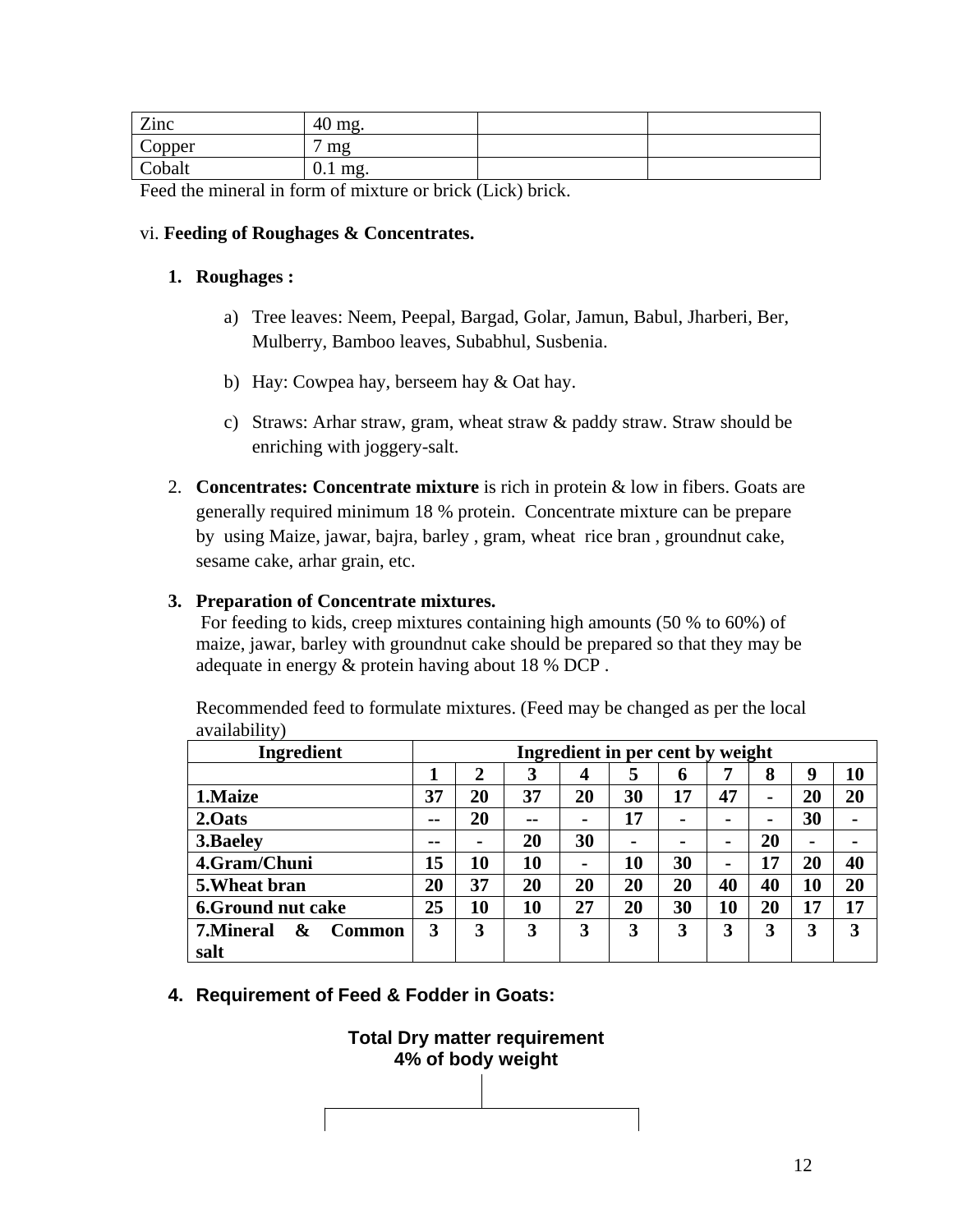

i) Maintenance Requirement of feed & fodder in goats. Is 3 to 4 kg. of green fodder , 0.500 to 1 kg. of dry fodder, & 200 to 300 gms of concentrate feed which have minimum 18 % protein

## **5. Schedule of flock feeding at N.D.R.I.**

| Body Wt.<br>(kg) | Milk $(g)$     |             |            | <b>Green Fodder</b><br>(kg) |
|------------------|----------------|-------------|------------|-----------------------------|
|                  | <b>Morning</b> | Eve<br>ning | (g)        |                             |
| 2.5              | 200            | 200         |            | --                          |
| 3.0              | 250            | 250         | --         | --                          |
| 3.5              | 300            | 300         | --         | --                          |
| 4.0              | 300            | 300         | --         | --                          |
| 5.0              | 300            | 300         | 50         | <b>Adlib</b>                |
| 6.0              | 350            | 350         | <b>100</b> | <b>Adlib</b>                |
| 7.0              | 350            | 350         | 150        | <b>Adlib</b>                |
| 8.0              | 300            | 300         | 200        | <b>Adlib</b>                |
| 9.0              | 250            | 250         | 250        | <b>Adlib</b>                |
| <b>10.0</b>      | 150            | 150         | 350        | <b>Adlib</b>                |
| <b>15.0</b>      | 100            | <b>100</b>  | 350        | <b>Adlib</b>                |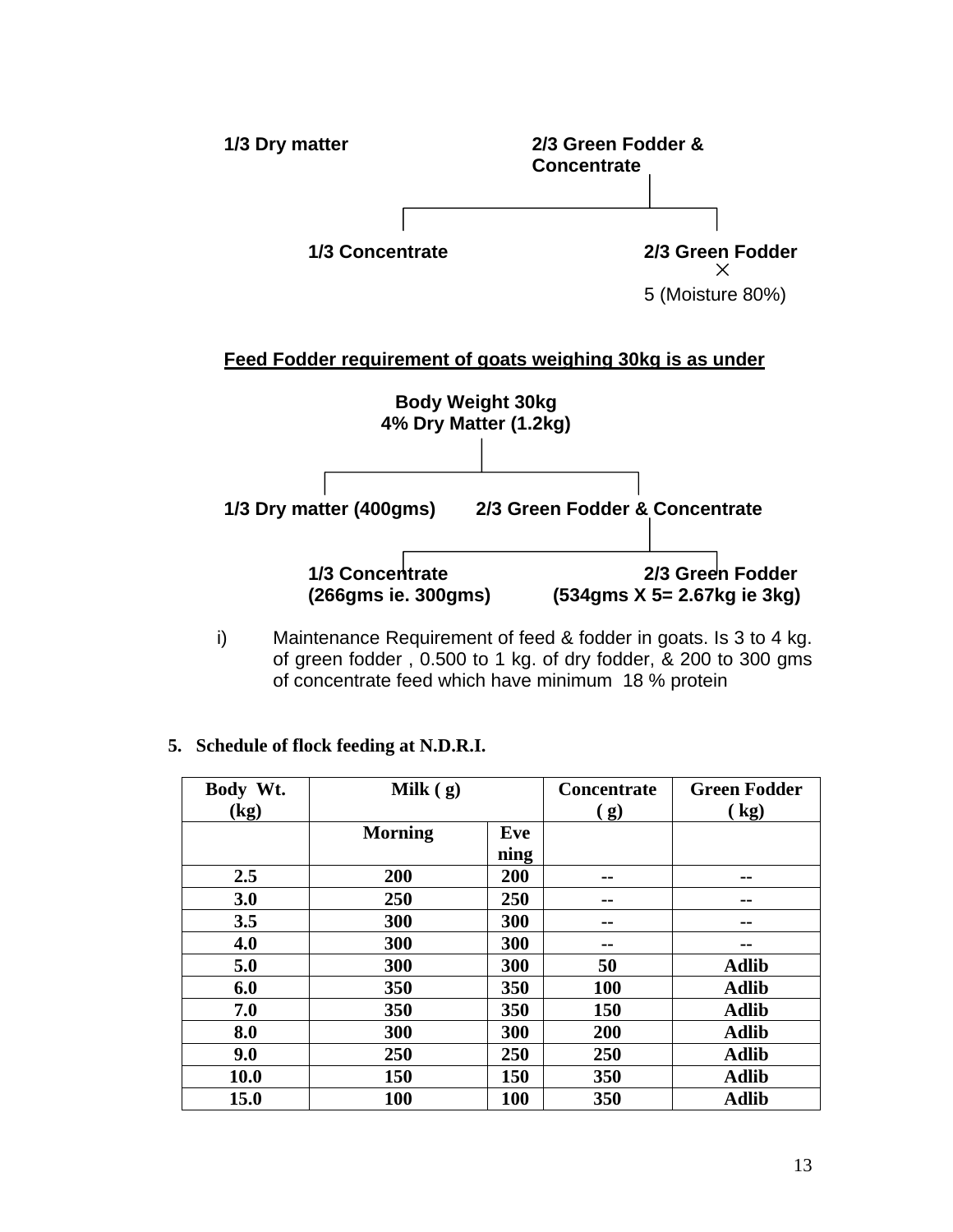| 20.0 | $- -$         | $\sim$ $\sim$  | 350 | 1.5 |
|------|---------------|----------------|-----|-----|
| 25.0 | $\sim$ $\sim$ | $\sim$ $\sim$  | 350 | 2.0 |
| 30.0 | $- -$         | $\blacksquare$ | 350 | 2.5 |
| 40.0 | $\sim$ $\sim$ | $\sim$ $\sim$  | 400 | 4.0 |
| 50.0 | $\sim$ $\sim$ | $\sim$         | 500 | 5.0 |
| 60.0 | $- -$         | $\blacksquare$ | 500 | 5.5 |
| 70.0 | $- -$         | $- -$          | 500 | 6.0 |

### **6. Role of Tropical Herbage in Goat Feeding.**

 A number of plant materials which are conventionally not included in the forages and concentrates of livestock could serve very well for feeding goats. These include variety of tree leaves, shrubs, weeds  $\&$  grasses and vegetable waste, which are not palatable for cattle & buffaloes.

#### **A. Tree leaves**

The protein digestibility of tree leaves is low due to presence of tannic acid. They are quite rich in calcium but poor in phosphorus contents. Crude fiber per cent is also comparatively more in tree leaves.

| <b>Tree</b>   | <b>Protein</b> | <b>Salts</b> | Calcium | <b>Phosphorus</b> |
|---------------|----------------|--------------|---------|-------------------|
| Mango         | 7.80           | 13.30        | 1,24    | 0.11              |
| Ardu          | 19.50          | 15.50        | 2.42    | 0.27              |
| Anjan         | 12.60          | 6.20         | 1.20    | 0.46              |
| Banana        | 9.50           | 13.30        | 1.43    | 0.17              |
| Leaves        |                |              |         |                   |
| Banana        | 8.70           | 17.10        | 0.92    | 0.26              |
| Stem          |                |              |         |                   |
| <b>Babhul</b> | 7.00           | 6.00         | 1.21    | 0.11              |
| Subabhul      | 21.40          | 8.30         | 2.70    | 0.17              |
| Ber           | 12.90          | 14.10        | 2.16    | 0.23              |
| Bamboo        | 18.60          | 11.80        |         | 0.17              |
| Bel           | 15.10          |              | 5.93    | 0.69              |
| Imli          | 13.5           | 9.5          | 2.28    | 0.24              |
| Neem          | 8.50           |              |         |                   |
| Tuti/Malberi  | 10.60          |              |         |                   |
| Umbar         | 10.40          |              |         |                   |

Proximate Analysis Important Common Trees

#### **B. Vegetable waste**

The common vegetable waste such as cabbage leaves, flower leaves, empty pods of peas are usually fed to goats.

| <b>Names</b>               | <b>Proteins</b> | <b>Total salt</b> | Calcium | <b>Phosphorus</b> |
|----------------------------|-----------------|-------------------|---------|-------------------|
| <b>Sweet Potato leaves</b> |                 | 16.7              |         | 0.56              |
| Cabbage leaves             | 19.3            |                   |         | 0.45              |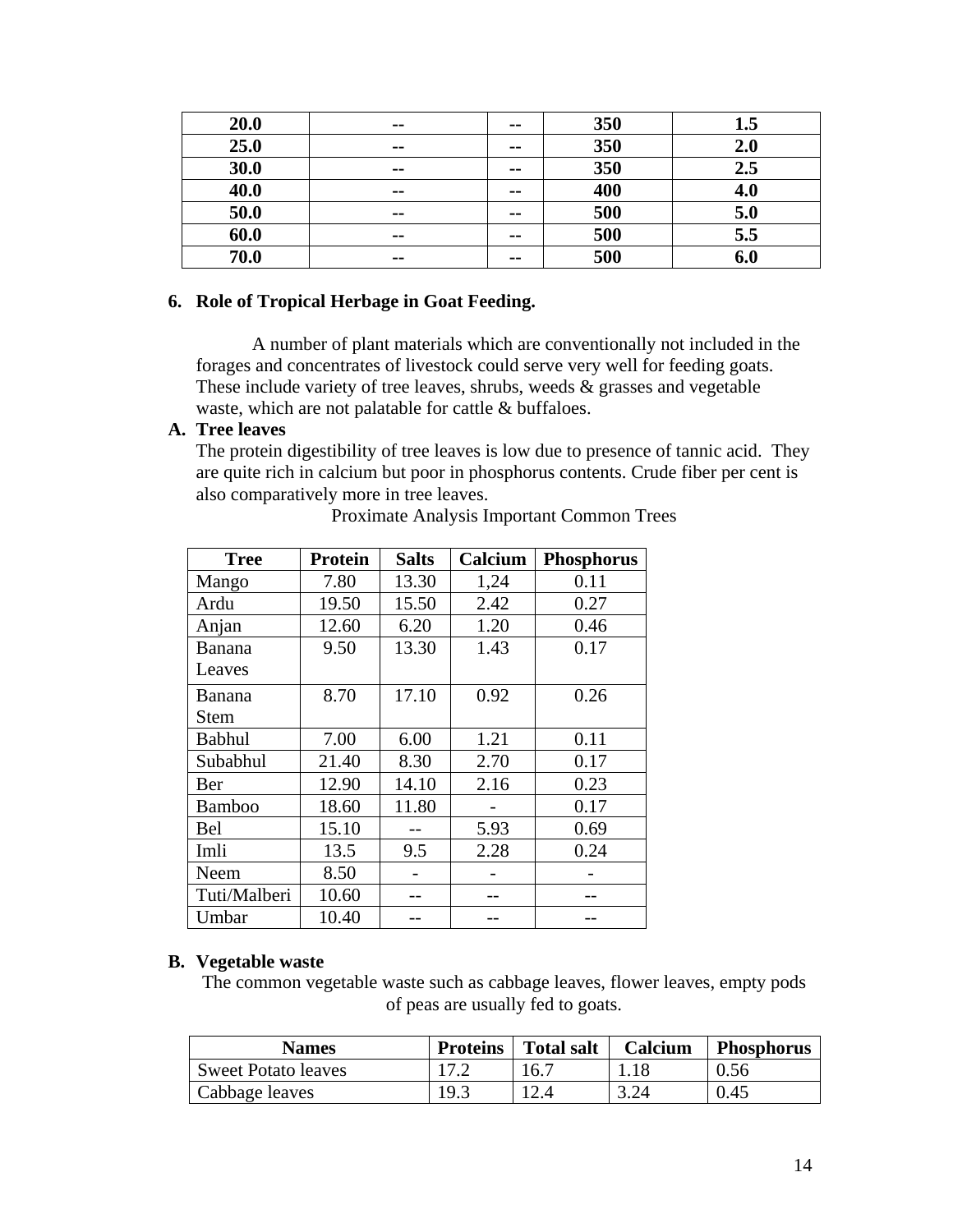| <b>Flower</b> leaves      | 29.3  | 13.3 | 4.49    | 0.54 |
|---------------------------|-------|------|---------|------|
| Elephant foot             | 15.3  | 16.3 | 0.52    | 0.81 |
| Tomato                    | 23.9  | 9.5  |         |      |
| <b>Green Onion leaves</b> | 9.5   | 9.4  |         |      |
| Orange coverings          | 10.00 | 5.4  | $1.1\,$ | 1.12 |
| Water melon seed          | 20.6  | 4.1  | 1.4     | 0.46 |
| Empty pods of peas        | 10.30 |      |         |      |

### **C. Nutrient ingredient in Dry Fodder**

| <b>Name</b>  | <b>Proteins</b> | Fat  | <b>Crude</b> | Carbohydra | <b>Total</b> | Ca   | ${\bf P}$ |
|--------------|-----------------|------|--------------|------------|--------------|------|-----------|
|              |                 |      | <b>Fiber</b> | te         | <b>Salt</b>  |      |           |
| Jawar        | 4.7             | 1.5  | 28.0         | 58.1       | 7.7          | 0.55 | 0.25      |
| Bajra        | 2.4             | 0.9  | 40.6         | 48.3       | 7.8          | 0.44 | 0.32      |
| Empty        | 2.1             | 0.08 | 36.4         | 57.9       | 2.8          | 0.05 | 0.06      |
| Corns        |                 |      |              |            |              |      |           |
| of           |                 |      |              |            |              |      |           |
| Maize        |                 |      |              |            |              |      |           |
| Wheat        | 3,2             | 1.4  | 37.0         | 45.6       | 12.8         | 0.34 | 0.15      |
| <b>Straw</b> |                 |      |              |            |              |      |           |
| Rice         | 4.7             | 2.0  | 30.2         | 46.0       | 17.1         | 0.45 | 0.23      |
| straw        |                 |      |              |            |              |      |           |

## **4. HOUSING OF GOAT.**

 Goats like plenty of fresh air and love a clean and dry place. Housing of goats' is not a serious problem. It is enough to provide a dry comfortable, safe and secure place, free from worms & affording protection from excessive heat and inclement weather. In Indian villages goats are mostly kept under wide spread shady trees when the climate is dry, provided the goats are safe from thieves and wild animals such as wolves and panthers.

 The kids are kept under large inverted baskets until they are old enough to run along with their mothers. Male & females generally kept together.

 It is worthwhile to design a cheap house for goats which may result in increased milk and meat production. Some kind of housing is necessary if herds of goats are maintained for commercial farming. Adequate space, proper ventilation, good drainage and plenty of light should be provided for while constructing shed.

 Successful goat rearing largely depends on the site where goats are kept. Goats do not thrive on marshy or swampy ground. Grazing/browsing areas should be free from pits and shallow pools, goats contract parasitic infection mainly from such places.

Considering above, floor space requires as under,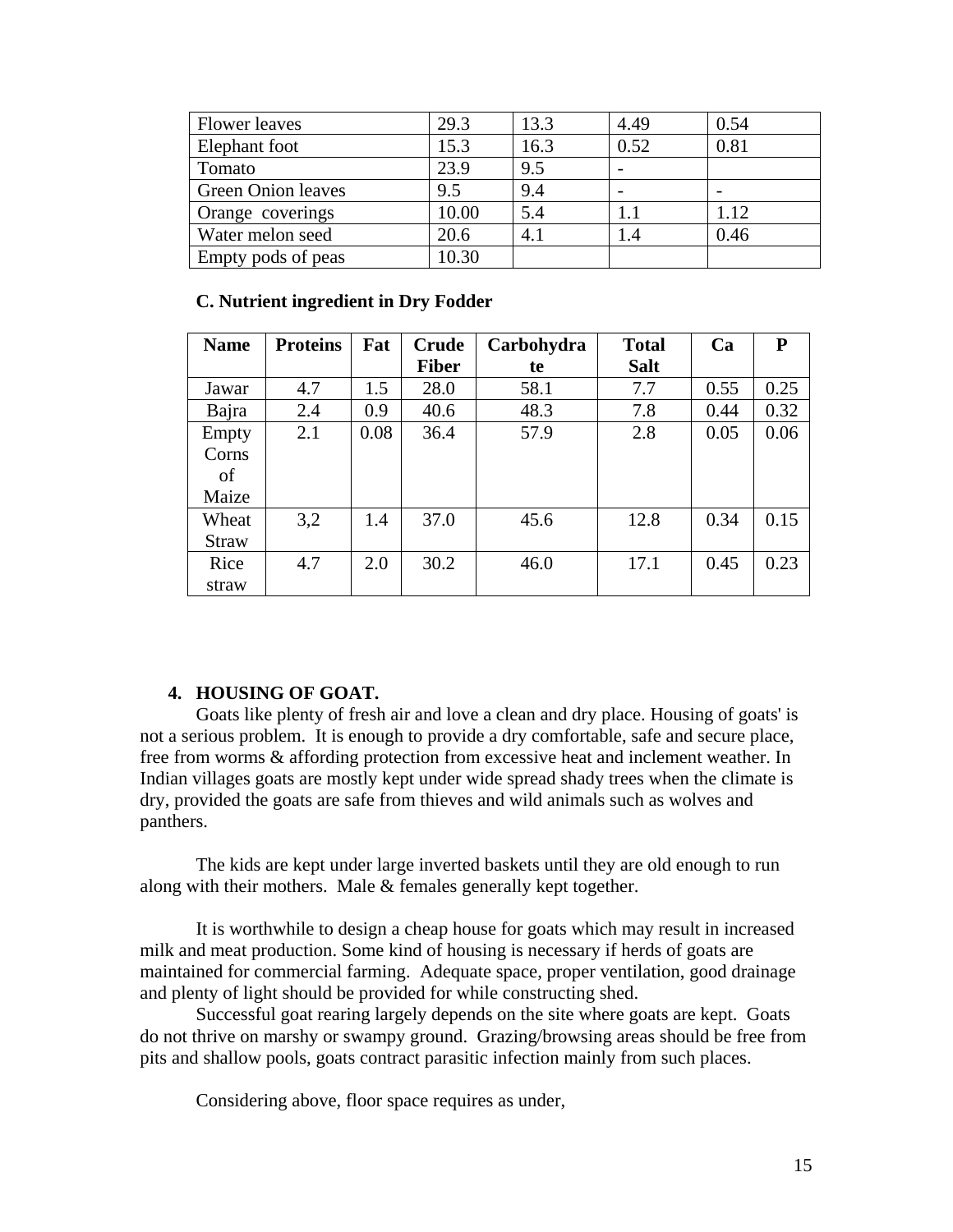| Sr.            | Type of     | Requirement of Space in Sq.Mt. |            | Feeding   | Watering      |
|----------------|-------------|--------------------------------|------------|-----------|---------------|
| No.            | Goats       |                                |            | Space     | Space         |
|                |             |                                |            | (In c.m.) | $(In c.m.)$ . |
|                |             | Closed                         | Open       |           |               |
|                | <b>Buck</b> | $1.5$ to $2$                   | $3$ to 4   | 50        | 40            |
| 2              | Doe         | 1 to 1.5                       | $2$ to $3$ | 50        | 40            |
| 3              | Kids        | $0.4 \text{ to } 0.5$          | $0.8$ to 1 | 35        | 30            |
| $\overline{4}$ | Dairy       | $1.5$ to $2$                   | $3$ to 4   | 50        | 40            |
|                | Does        |                                |            |           |               |

Orientation of shed with its long axis running East-West provides a cooler environment underneath than one with a North-South Orientation.

 In village condition, "Lean -to" type shed is the largest form of building. The "lean to " type shed located against the side of an existing building

#### **Stilted Housing:**

Stilted housing is common in Assam, Kerala & Orissa areas of heavy rain fall under humid climate or in temperate cold & humid climate. The floor of the pen is raised about 1 to 1.5 above ground level. This facilities easy cleaning & collecting of the dung and urine. The bamboos are often constructed from bamboo  $\&$  the roofs are thatched.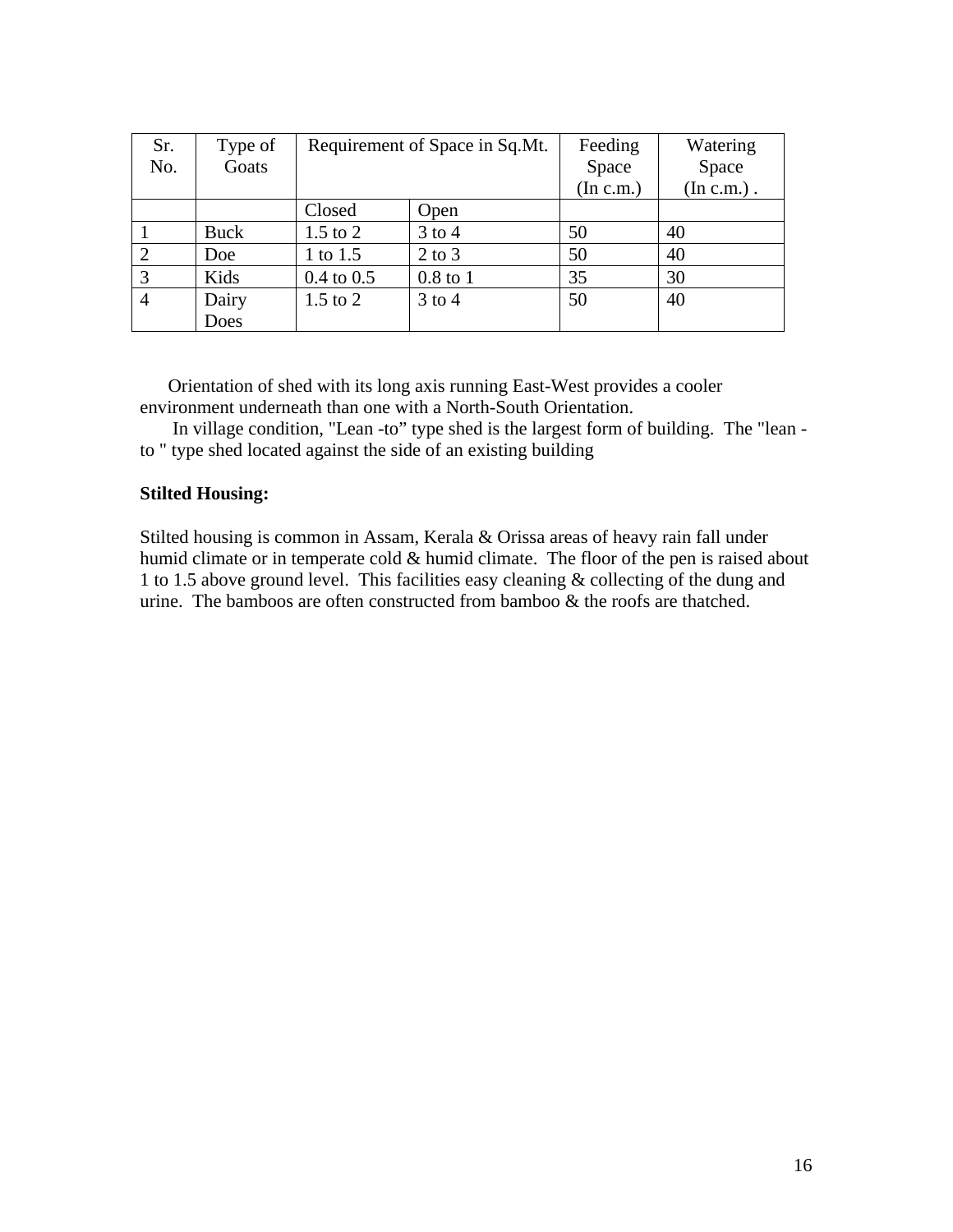#### **5. Insurance of Goats.**

Goat Insurance is a financial security measures to avoid financial loss resulting from unexpected sudden death of goats due to diseases or accident.

- i. Age Group: Animals of 6 months to 7 years age group are covered.
- ii. Premium Rate: 4 % of the goat cost for 1 year 10.2 % of the goat cost for 3 years.
- iii. Insurance Coverage: The policy shall provide coverage what you covered in Proposal Form, generally coverage is given against death of goats due to diseases occurring during the period of insurance & accident if covered.
- iv. Insurance Companies:
- A. Public Sector Insurance Companies.
	- United India Insurance Company.
	- New India Insurance Company.
	- Oriental Insurance Company.
	- National Insurance Company.
- B. Private Sector Insurance Companies.
	- Reliance Insurance Company.
	- Bajaj Allianz Insurance Company.

### **v. Conditions not Covered for Claim:**

- a. No tag no claim.
- b. Death of the animal due to diseases within 30 days from the inception of the policy.
- c. Theft or sale of insured animal.
- d. Death due to unskilled treatment.
- e. Death due to management negligence.
- f. Intentional slaughter.

### **vi. Veterinary Soundness Certificate:**

The report of the veterinary surgeon giving the age, identification marks, health of the goat & indication that protective inoculation has been completed, must be obtained for each animal.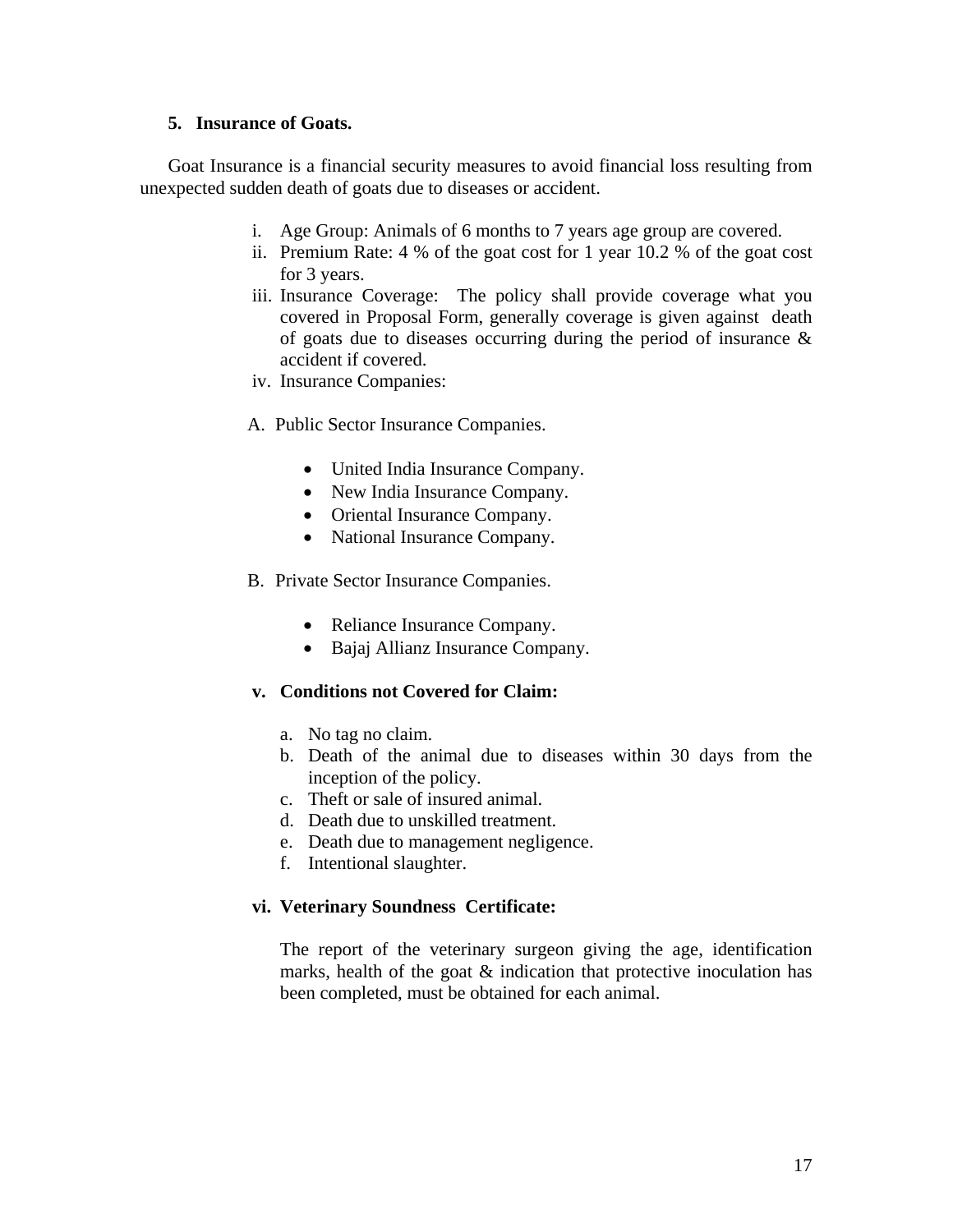#### **vii.Identification of Animals:**

All insured goats should be suitably identified by metal ear tagging. Natural identification marks should be clearly mentioned in the proposal form & veterinary health certificate.

#### **viii. Loss Settlement:**

Loss settlement shall be made on the basis of market value as certified by veterinary surgeon on sum insured, whichever is less.

### **ix. Claim Procedure:**

In the event of death of goat, immediate intimation ( within 24 hrs.) should be given to the company & the insured should furnish the following documents & required information:

- a. Duly completed claim form.
- b. Death certificate from a veterinary surgeon.
- c. Post mortem examination report.
- d. Ear tag, some time insurance company asked to produce ear tag with piece of ear.
- e. Panchnama Report.
- f. Certificate of death from village Surpanch /Police Patil/President of the Co-operative Society.

The above requirements should be submitted to the insurance company within 30 days from the date of death of goat. **Company may engage an independent veterinary surgeon or another investigator in special circumstances.** 

### **6. Marketing of Goats:**

Marketing of goat is unorganized. As the goat breeders are low literate  $\&$  the middle man, agents are takes the disadvantage of low literacy & exploit them. Price of live goats is directly proportional to the prevalent goat meat price.

### **Computation of Meat Price:**

Meat price is roughly calculated on the basis of Dressing Percentage. If the goat meat price is Rs.320 /- kg & yielding meat about 50 % i.e. purchase price will be Rs. 160/- per kg.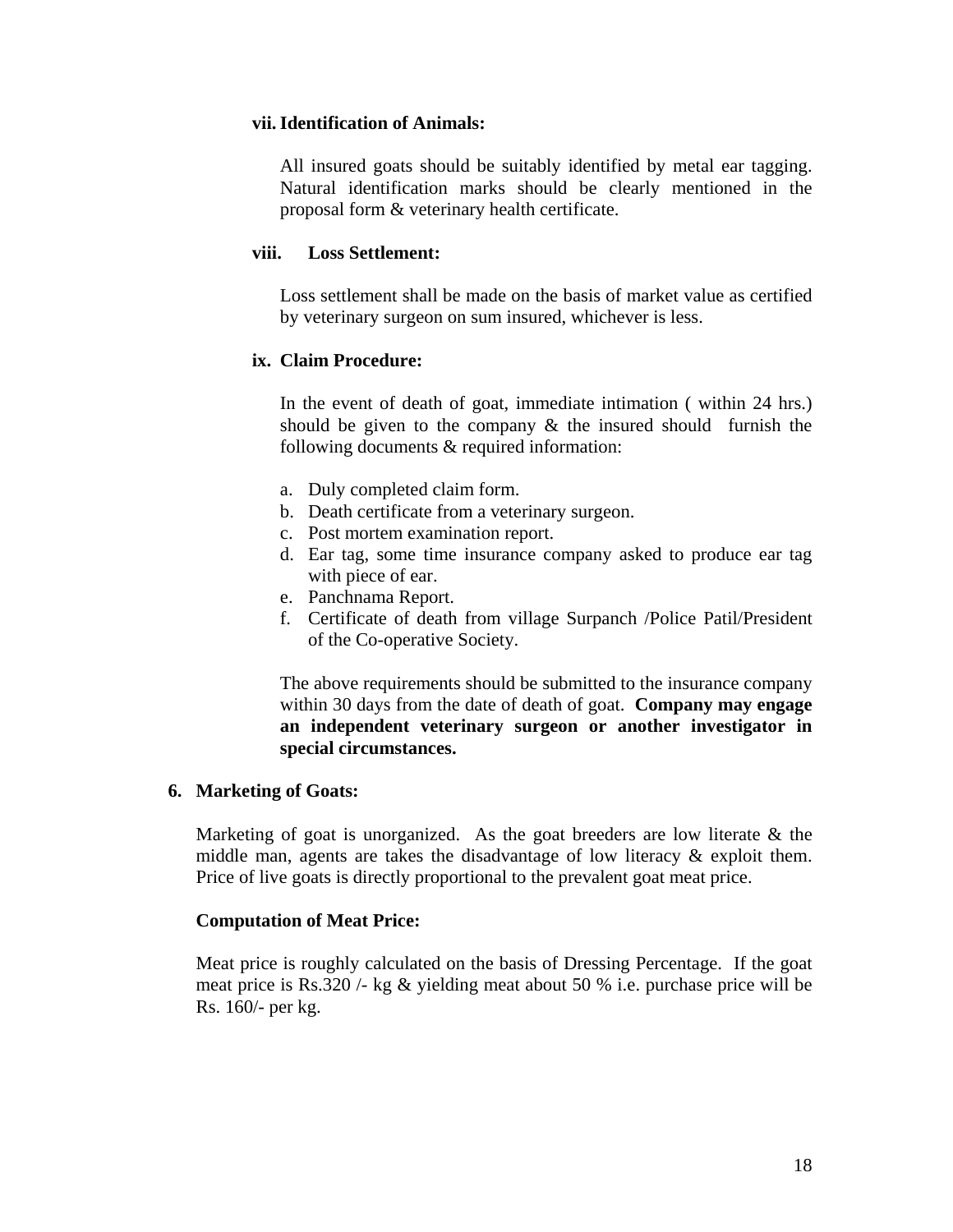# **7. HEALTH COVERAGE**

While discussing before diseases breeder should know about normal behavior of goats. Deviation from normal state of health is called as Disease. Disease prevention plays an important role in goat management. Kid & adult mortality is a crucial problem in goat husbandry. Saving of goat mortality will make goat rearing profitable & economically viable.

### **Normal Behavior of goats.**

| Sr. No.        | Particulars.                         | Observations.                     |
|----------------|--------------------------------------|-----------------------------------|
|                | Food Intake on the Basis of Dry      | 4 to 7 % of body weight.          |
|                | Matter Requirement.                  |                                   |
| $\overline{2}$ | Rumination                           | 130-150 per minutes $-$ day time. |
|                |                                      | 228-267 per minutes -night time.  |
| 3              | Urine Voiding                        | 11 to 13 times /day.              |
| $\overline{4}$ | Pulse                                | 70-80 per minute                  |
| 5              | Respiration                          | 12-20 per minute.                 |
| 6              | Temperature                          | $102^{0} - 103^{0}$ F             |
|                | Breeding.                            |                                   |
|                | a. Age of First estrus<br>Months.    | 7-9 Months.                       |
|                | b. Suitable breeding age             | 9-12 months.                      |
|                | c. Estrus cycle                      | $17-21$ days.                     |
|                | d. Estrus Period                     | $1-3$ days.                       |
|                | e. First estrus after<br>parturition | 30-40 days.                       |
|                | f. Best time for breeding            | Second day                        |
|                | g. Gestation Period                  | $150 \text{ days}.$               |

### Signs of Healthy & Diseased Animals

| ັ              |                       |                               |                                   |
|----------------|-----------------------|-------------------------------|-----------------------------------|
| Sr. No.        | Parameter             | Healthy                       | <b>Diseased</b>                   |
|                | Appetite              | Normal                        | Reduced or absent                 |
| $\overline{2}$ | Water intake          | Normal                        | Usually reduced.                  |
| 3              | Milk Yield            | Normal                        | Decreased.                        |
| $\overline{4}$ | Rumination            | More frequently               | Less frequently or stops.         |
| 5              | Body condition        | Normal                        | Mostly emaciated i.e. weak.       |
| 6              | Look of the<br>animal | Active                        | Dull                              |
| $\tau$         | Gait                  | Move freely $&$ with<br>ease. | Move slowly $\&$ with difficulty. |
| 8              | Head                  | Forward & raised              | Downward.                         |
| 9              | Eyes                  | a. Bright                     | Dull.                             |
|                |                       | b. Wet                        | Dry or profuse lacrimation        |
|                |                       | c. Wide open                  | Partially or completely closed    |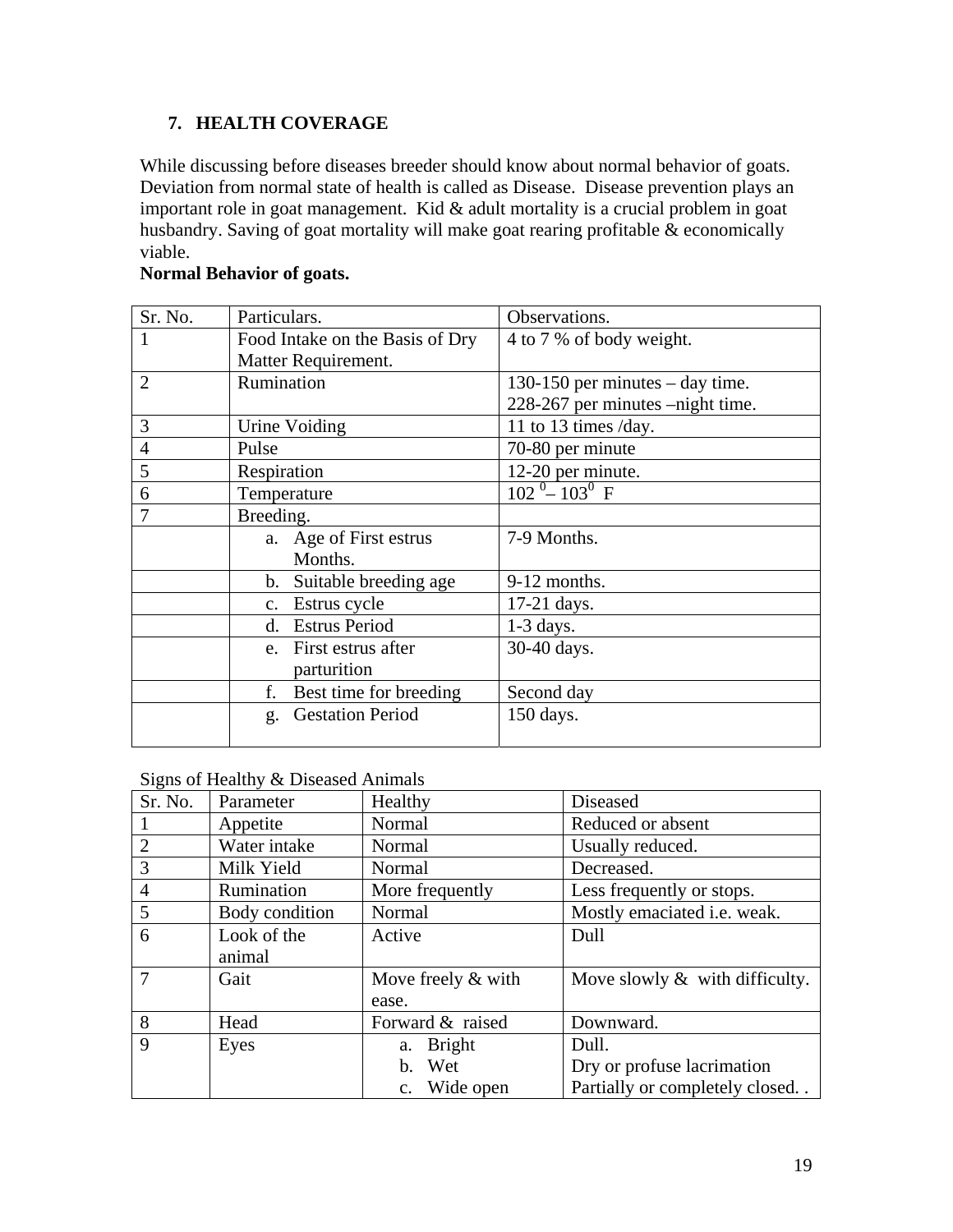| 10 | Ears           | Erect & move        | Drooping $&$ move less         |
|----|----------------|---------------------|--------------------------------|
|    |                | frequently.         | frequently.                    |
| 11 | Mouth          | Wet & without odor. | Dry or profuse salivation $\&$ |
|    |                |                     | usually bad odor.              |
| 12 | <b>Nose</b>    | No discharge        | May be some discharge.         |
| 13 | Muzzle         | Moist               | Dry.                           |
| 14 | Skin/hair coat | Smooth $&$ glossy   | Rough & dull                   |
| 15 | Dung           | Semisolid           | Hard or loose.                 |
| 16 | Urine          | Slightly yellowish. | Dar yellow, coffee colored or  |
|    |                |                     | pinkish.                       |
| 17 | Tail movement  | Quite frequently    | Less frequently.               |
| 18 | Temperature    | Normal.             | Mostly increase but decreased  |
|    |                |                     | in calcium deficiency caused   |
|    |                |                     | after parturition.             |
| 19 | Respiration    | Normal              | Increased, labored.            |
| 20 | Pulse rate     | Normal              | Usually increased.             |

# **CLASSIFICATION OF DISEASES:**

### **A. According to mode of origin**

- a. Hereditary diseases; are transmitted from parents to the offspring. i.e. Hemophilia.
- b. Congenital diseases: are acquired during inter-uterine life e.g. T.B.
- c. Acquired diseases: are acquired after birth.

### **B. According to cause:**

- 1. **Specific diseases**: are produced by a specific pathogen or factor. They area subdivided into:
	- i. Infectious diseases: are caused by pathogenic organism's e.g.
		- a. Viral diseases: Foot & Mouth Disease (FMD), Peste de Petits Ruminants

(PPR) .

- b. Bacterial Diseases: Hemorrhagic Septicemia (H.S.), Enterotoxaemia  $E$ T).
- c. Protozoan diseases: Coccidiosis, Trypansomiosis.
- ii. Non infectious diseases: are caused by physical or chemical or poisonous agents, nutritional deficiency or disturb metabolism e.g.
	- a. Deficiency diseases- Rickets.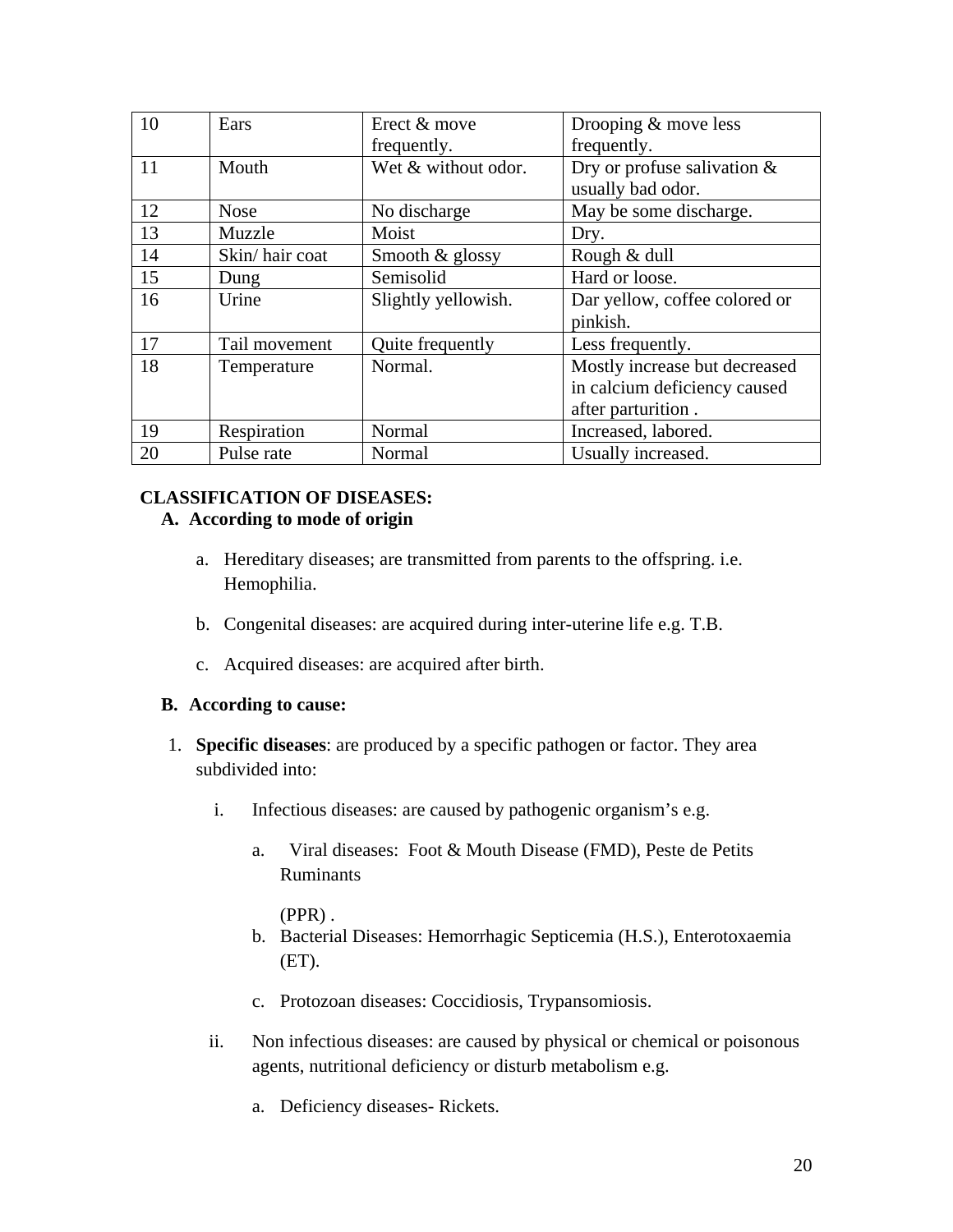- b. Metabolic diseases: Milk fever.
- c. Poisoning: Pesticide poisoning.
- 2. **Non- specific diseases:** Those diseases whose causes are indefinite or multiple. E.g. Diarrhea.

### **C. According to mode of spread:**

- a. Contagious diseases: Spread by means of direct or indirect contact of diseased animal, e.g. FMD, H.S. Pl. keep it in mind that " All infectious diseases may or may not be contagious but all contagious diseases are infectious "
- b. Non- contagious diseases; do not spread by means of direct or indirect contact, e.g. Rickets.

### **D. According to duration & severity:**

- a. Per acute diseases: Is characterized by very short course. ( few hours to 48 hours) & very severe symptoms, e.g. Anthrax.
- b. Acute diseases: is characterized by a sudden onset, short course ( 3-14 days) & severe symptoms, e.g. Hemorrhagic septicemia. Black Quarter.
- c. Sub acute diseases: Whose course is 2-4 weeks & severity is lesser than acute one, e.g. sub acute mastitis.
- d. Chronic diseases: Whose course is more than 4 weeks 7 signs are not severe in character, e.g. Tuberculosis.

### **E. According to area of spread:**

- a. Sporadic diseases: affects one or two animals & shows little or no tendency to spread within the herd, e.g. Jhones' Disease.
- b. Enzootic / Endemic disease: means an outbreak of disease among animals in a definite area or particular district, e.g. Anthrax. H.S.
- c. Epizootic/Epidemic disease: which affects a large population of animals in large area at the same time & spreads with rapidly, e.g. FMD,PPR.
- d. Panzootic/Pandemic disease: is a wide spread epidemic disease usually of world wide distribution, e.g. influenza.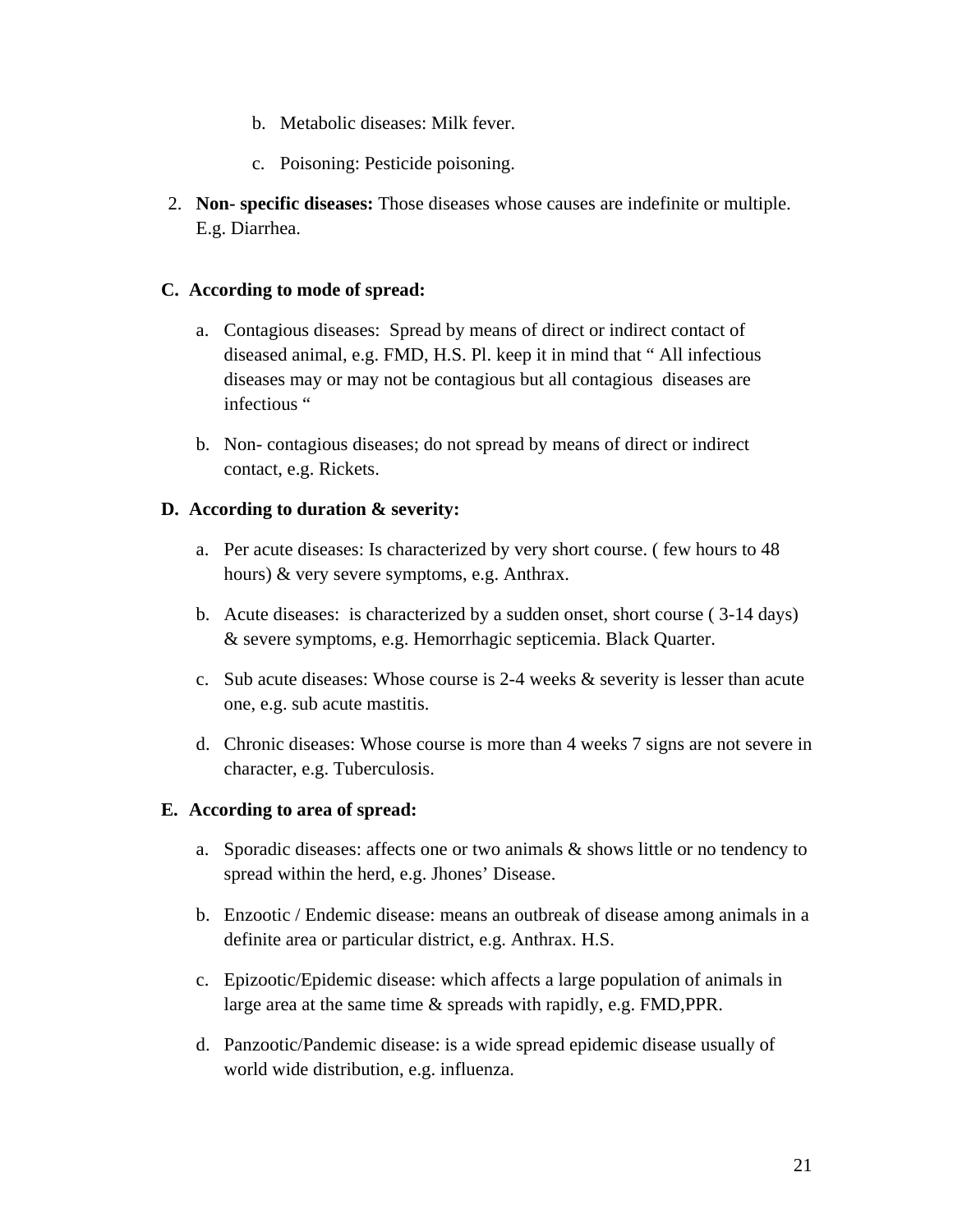e. Zoonotic disease: a disease which can be transmitted from animal to man & vice versa, e.g. Anthrax, Brucellosis.

# **F. GENERAL MEASURES FOR PREVENTION OF CONTAGIOUS DISEASES:**

- 1. Identification & isolation of infected & in contact animals.
- 2. Treatment of affected goats.
- 3. Slaughter of goats suffering from incurable diseases.
- 4. Disposal of dead animals either by burning or deep burial.
- 5. Destroy contaminated fodder by burning.
- 6. Proper disposal of contaminated water.
- 7. Regular disinfection of goat shed & its premises with 1-2 % phenyl.
- 8. Don't allow grazing/browsing in affected area.
- 9. Restrict the movement of animals from affected to clean area.
- 10. Don't allow animals to drink water from ponds, rivers etc. during outbreaks of disease.
- 11. Close animal markets, animals shows etc. during outbreak of diseases.
- 12. Regular spraying of insecticide to control external parasites.
- 13. Regular deworming to control internal parasites.
- 14. Avoid stress associated with long distance transportation, inclement weather & under nutrition.
- 15. Provide adequate ventilation & sunlight.
- 16. Provide ample fresh & clean water.
- 17. Provide sufficient quantity of balanced ration.
- 18. Avoid overcrowding.
- 19. Keep the goats shed clean & dry.
- 20. Give enough exercise to goats.

### **1. Important Bacterial Diseases:**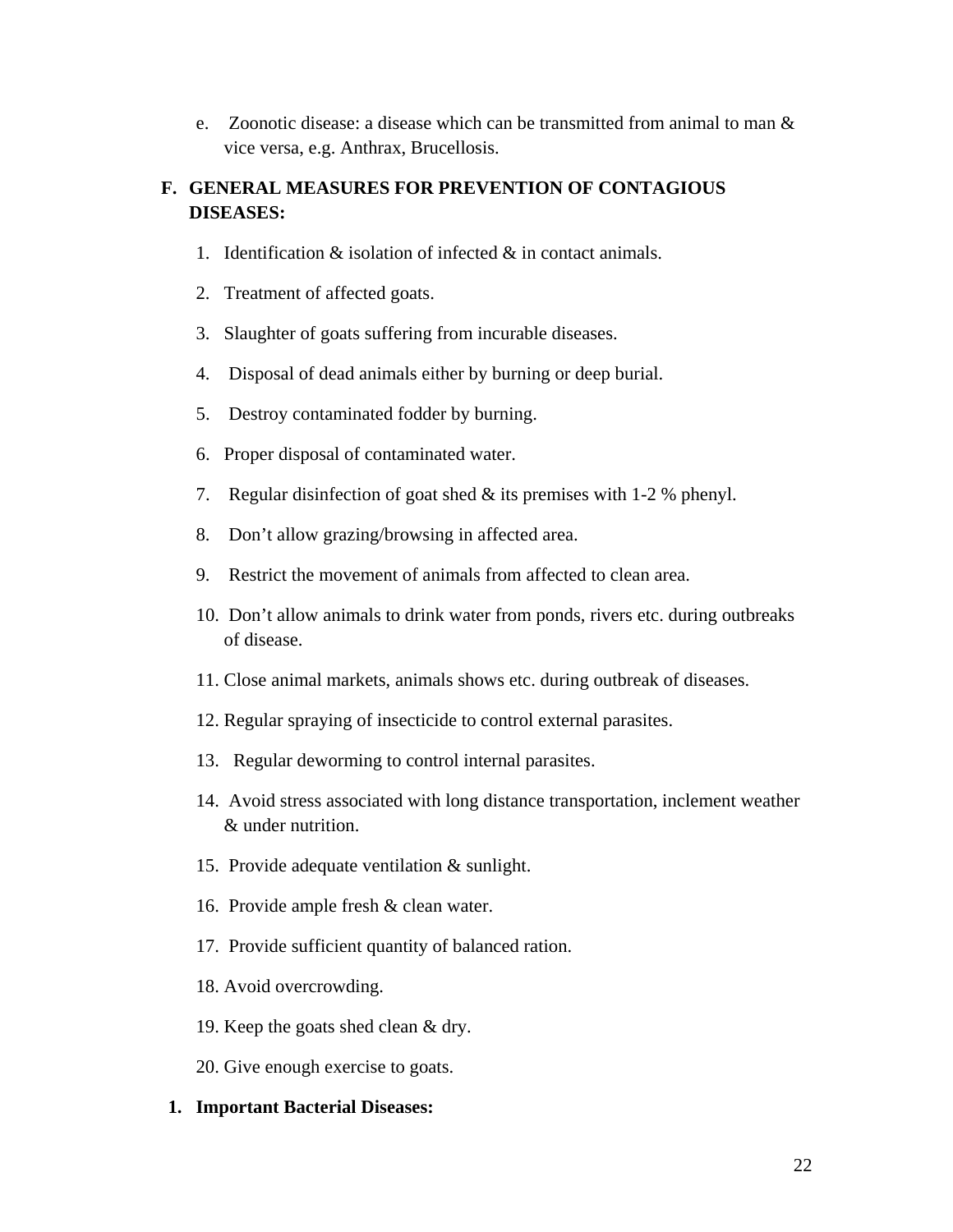### **A. Hemorrhagic septicemia:**

- It is an acute infectious disease of cattle, buffalo, sheep & goats.
- It usually occurs during extreme environmental conditions, malnutrition & long distance transportation.
- It generally occurs during rainy season.
- The disease is enzootic in India.
- B. Etiology: It is caused by Pasturella haemolytica in goats.
- C. Transmission: The disease spreads through,
	- a. Ingestion of contaminated feed & water.
	- b. Inhalation.
- D. Symptoms.
	- a. High fever.
	- b. Loss of appetite
	- c. Suspended rumination.
	- d. Dullness & depression.
	- e. Rapid pulse & heart rates.
	- f. Profuse salivation & lacrimation.
	- g. Congestion of mucosa.
	- h. Difficult /snoring respiration.
	- i. Swelling of throat regions.
	- j. Shivering.
	- k. Recumbence & death within 10-72 hours.

## **E. Control:**

- a. General measures.
	- o Isolation &treatment of the affected goats as per advice of a Vet.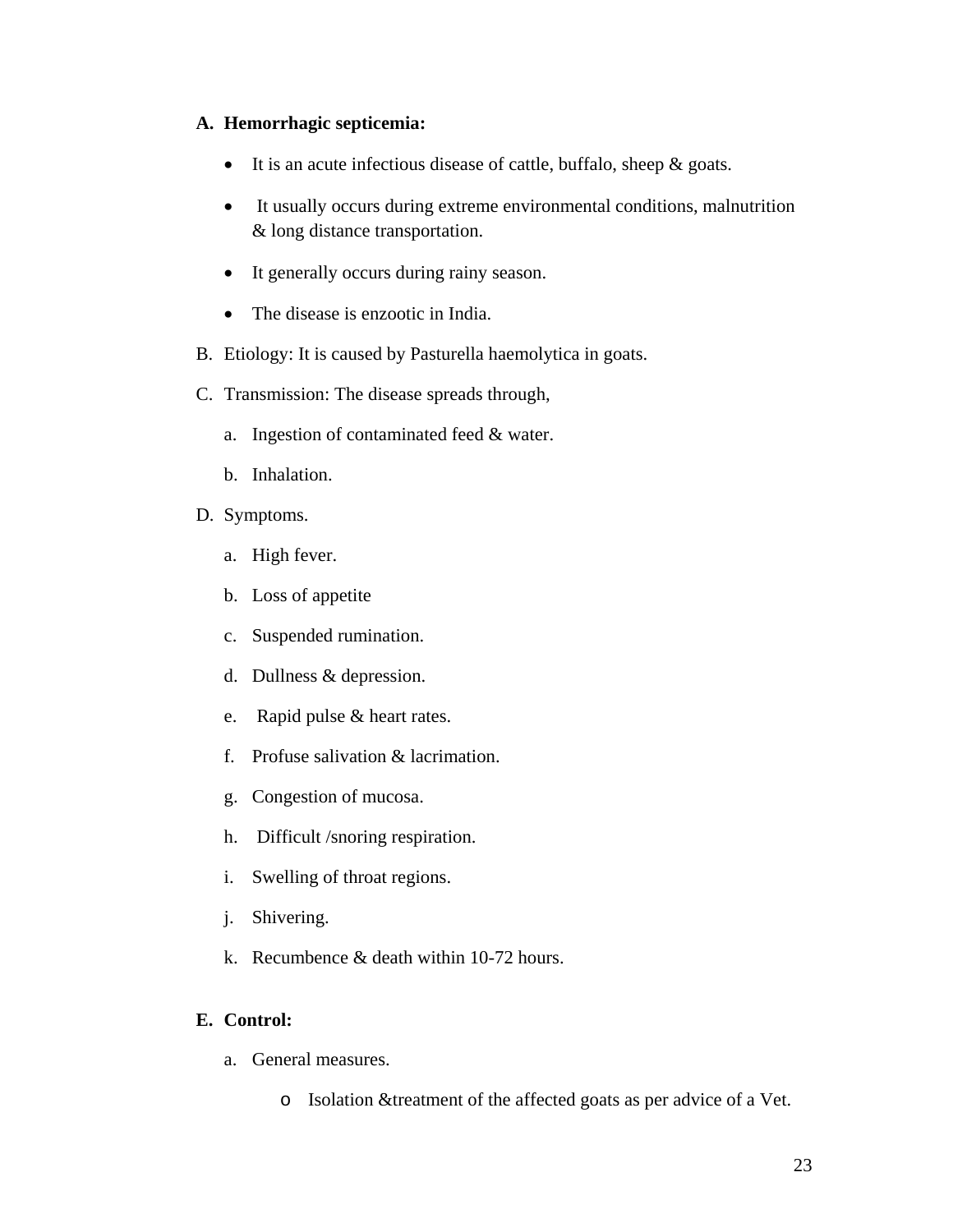- o Close goat markets, goat rallies etc.
- o Burning or burial of dead goats.
- o Proper disposal of contaminated feed & water.
- o Disinfection of goat shed.
- o Avoid long distance transportation & exposure to extreme weather, malnutrition.
- b. **Vaccination:** As per guidance of a Vet during April-May i.e. before Monsoon

### **1.1 Enterotoxaemia: It is also called Pulpy Kidney Disease.**

- o Generally noticed at onset of monsoon.
- o It affects lambs & kids that are typically over one month of age.
- o They are most often the best growing lambs & kids in the flock.
- o As a consequence of heavy infestations of gastrointestinal parasites, such as nematodes (worms) & coccidian.
- o When animals have a diet rich in grains & low in dry matter.
- o When animals have any condition or disease that slow the peristalsis( motility of the gastrointestinal tract).
- A. Etiology: Clostridium perfingens, type D.
- B. Symptoms:
- a. Most frequent in young animals, the per acute form is characterized by sudden death that occurs 12 hours after thee first signs of the disease appear. Sudden death occurs only minutes after a lamb or a kid shows signs of central nervous system alteration. These signs are excitement, convulsions, circling, staggering, and falling followed by sudden death.
- b. Loss of appetite.
- c. Abdominal discomfort, shown by kicking at the belly & arching the back.
- d. Profuse diarrhea (watery consistence with without blood).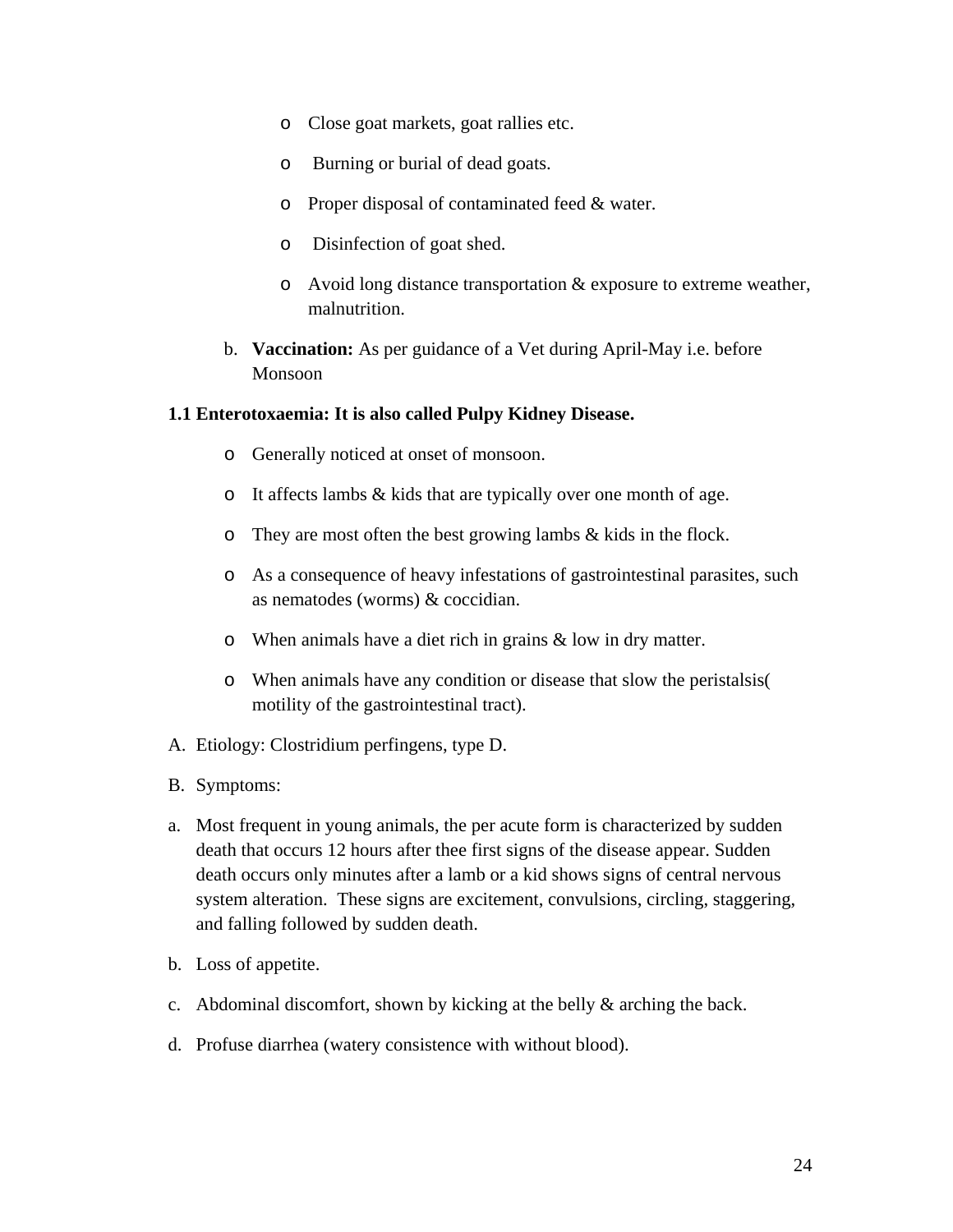**C.** Preventive Measure: Affected animals are treated as per advice of a Vet. Treatment is costly hence **the vaccinate the goats before monsoon especially in the month of April may. Booster dose is followed by the 15 days of first dose.** 

### **1.2 BRUCELLOSIS:**

It is an acute or chronic contagious disease of domestic animals. In India, disease causes an annual economic loss due to abortion, infertility & reduced milk yield. It is common in sexually mature animals. It is major zoonotic disease in India.

- A. Etiology: It is caused by Brucella abortus capri in goats.
- B. Transmission: The disease is spread through,
	- a. Ingestion of feed & water contaminated with discharges of aborted fetuses.
	- b. Inhalation.
	- c. Vagina during coitus.
	- d. Abraded skin or conjunctiva.
- C. Symptoms:
	- a. Abortion mainly during advance or late pregnancy.
	- b. Retention of placenta.
	- c. Opaque vaginal discharge.
	- d. Infertility i.e. low conception rate.
	- e. Orchitis i.e. inflammation of testicles.
	- f. Steal birth or weak kids born.

## **D. Control:**

- a. There is no known treatment which can cure brucellosis in domestic animals.
- b. Test entire herd for brucellosis at least once in a year.
- c. Slaughter of infected or carrier animals.
- d. Adopt AI practice as far as possible.
- e. **Proper disposal of aborted fetuses, placenta & uterine discharge**.
- **f. Disinfection of infected premises.**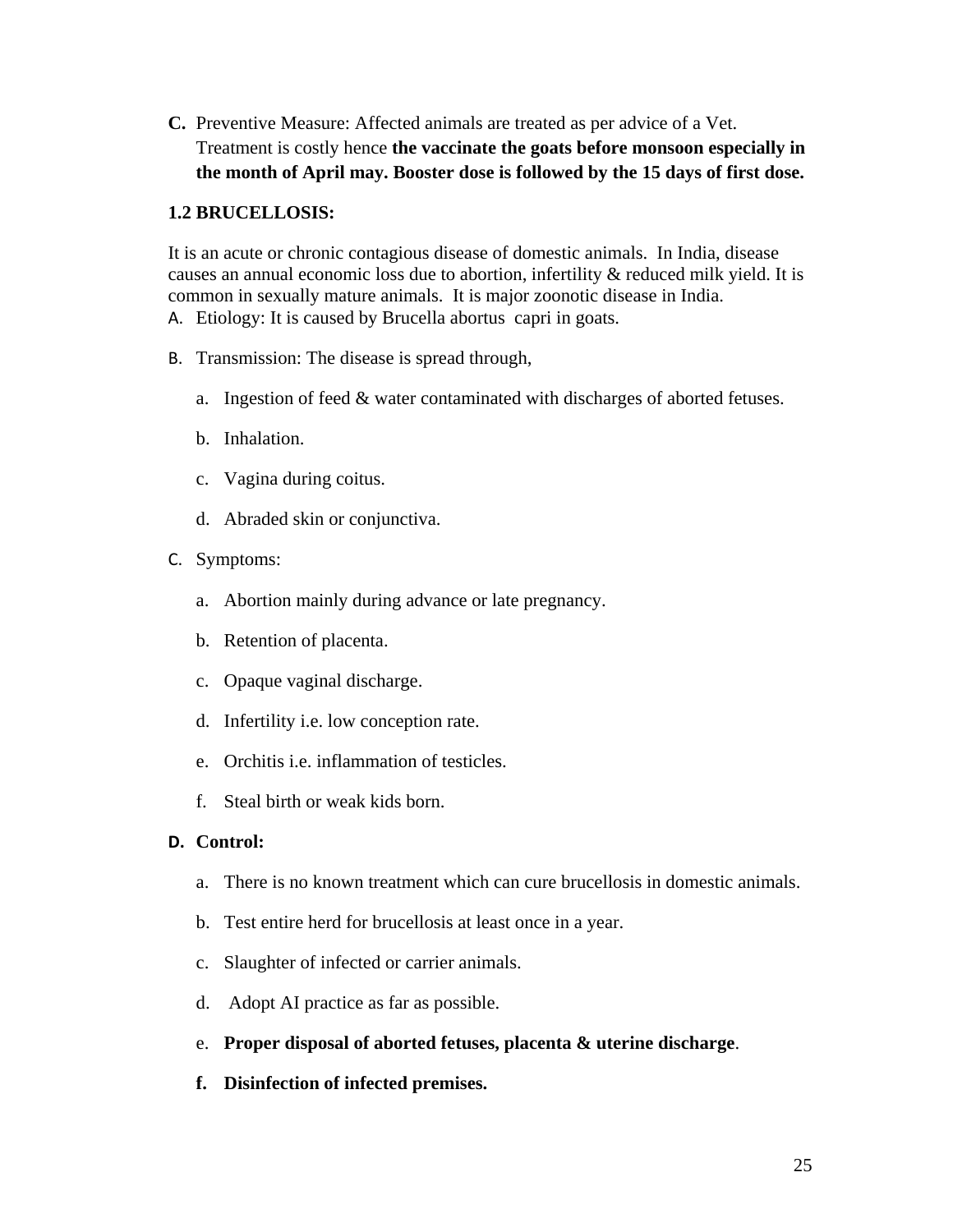g. Newly purchased animals should be tested for brucellosis before introduction in herd.

## **2. Viral Diseases:**

## **2.1 Peste des petits Ruminants (PPR).**

PPR is also called as Goat Plague. PPR is characterized by morbidity & mortality rate that can approach about 80 %. Disease can lead to important direct economic losses. A. Etiology: It is viral disease, Morblli virus group of Paramyxoviridae family.

## B. Symptoms:

- a. The typical clinical form of PPR infection is that of acute manifestations characterized by a sudden & quick appearance of respiratory distress, fever, depression, diarrhea & death.
- b. The ocular  $&$  nasal mucous membranes are congested with ocular  $&$  nasal discharge that appears serious at first, leading to a muco-purulant character later in the course of diseases.
- c. Erosive stomatitis gives the animal a fetid breath.
- d. These signs are accompanied by pneumonia, respiratory difficulties  $\&$ coughing & diarrhea.

## **C. Control:**

- a. General Measures:
	- $\circ$  Identification & isolation of sick animals.
	- o Restriction of animal movements.
	- o **Disposal of dead animals.**
	- o **Disinfection of contamination shed & premises.**

# b. **Vaccination: vaccinate the goats before onset of monsoon, i.e. in April-May. Immunity remains up to 3 years**.

## **2.2 Foot & Mouth Disease:**

It is highly contagious viral disease of cloven footed animals, viz. cattle, buffalo, sheep  $\&$  goat  $\&$  pigs. In India, the disease causes an annual economic loss of Rs. 1000 Crores due to reduction of milk, meat & working capability of draft animals. A. The disease usually occurs at the end of winter i.e. in February & March.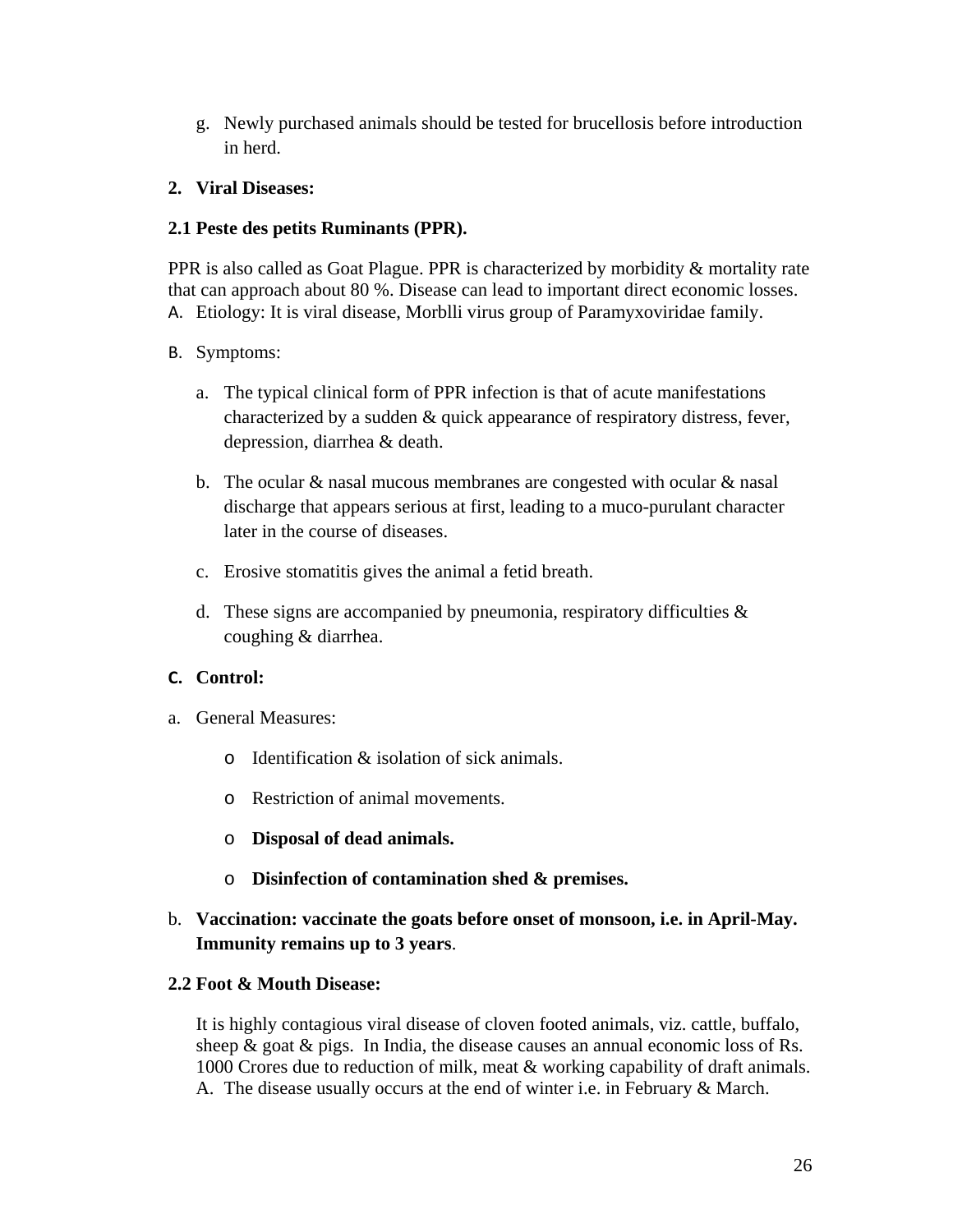- B. It is caused by "Picorna Virus". There are 7 major strains of virus namely, O,A,C, Asia-1, SAT-1, SAT-2, SAT-3. A22.
- C. Transmission:
	- a. It usually spreads through ingestion of contaminated feed & water.
	- b. Air borne infection can also occur.
- D. Symptoms:

o High fever for 24-48 hours.

- o Loss of appetite.
- o Drop in milk yield.
- o Blisters/vesicles & ulcers on tongue, dental pad & oral mucosa.
- o Profuse salivation.
- o Painful mastication.
- o Vesicles & ulcers develop in inter digital space & on the coronet.
- o Lameness, Stamping of feet.
- o Recovery within 8 days, if complications don't occur.

E .Post FMD complications:

- Abortion.
- **Temporary Infertility.**
- **Mastitis.**
- Pneumonia.
- Deformity in hooves.
- Anemia.
- Excess growth of hairs.
- Panting.

### **F . Control:**

- a. General measures.
	- Isolation of all affected animals immediately after detection.
	- Slaughter of all affected  $\&$  in contact animals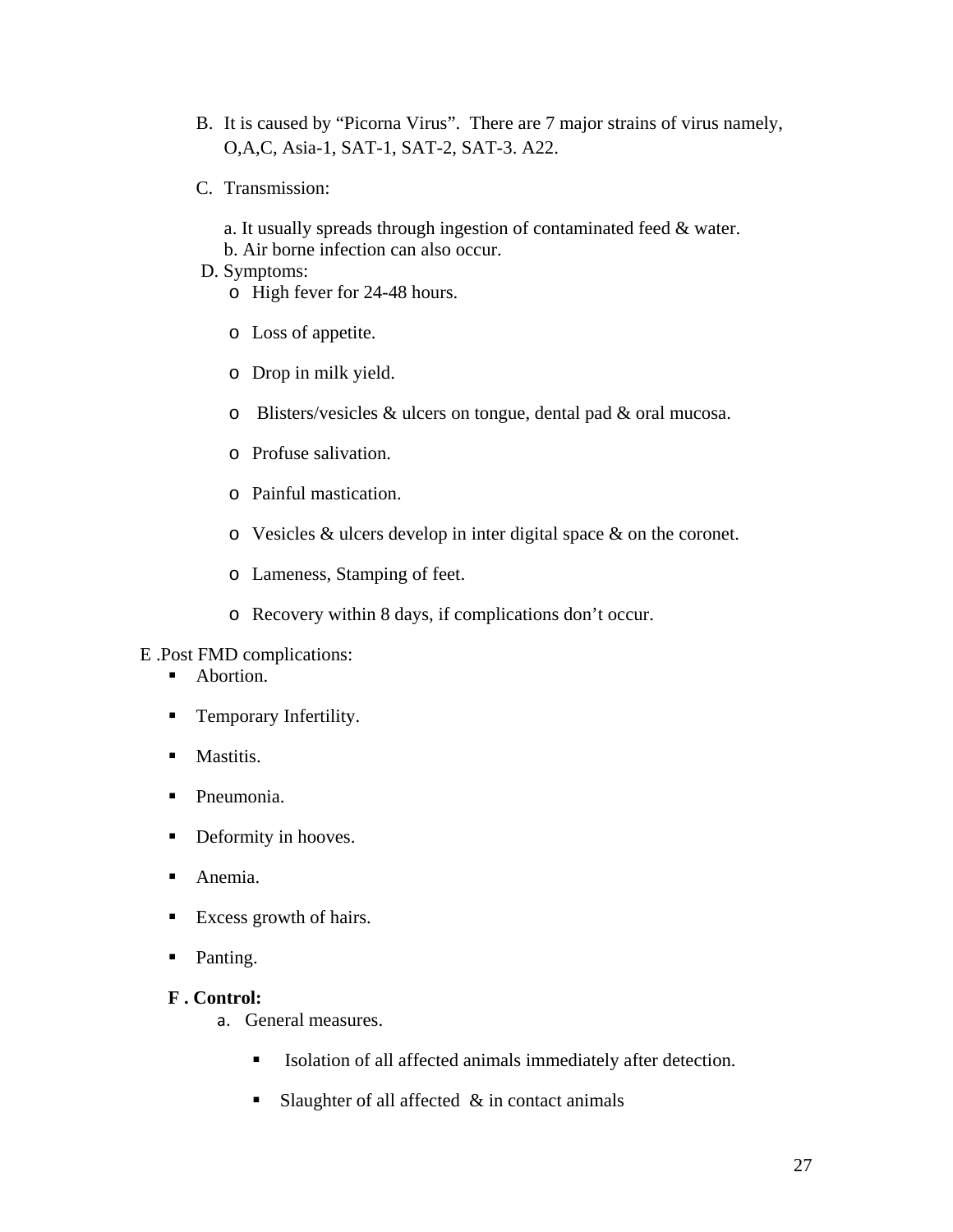- Restriction of animal movements.
- Contaminated bedding  $&$  fodder should be burnt.
- **Goat shed must be cleaned with 1-2 % caustic soda & spread the lime powder.**
- $\blacksquare$  Human movement to  $\&$  fro infected premises must be reduced to minimum.
- **Animals should not be allowed to graze in common grazing pasture or to drink water from ponds & rivers.**
- **b. Vaccination: Vaccinate the goats as per advice of a Vet.**

### **2.3 Parasitic Diseases:**

Parasites are of two types,

- a. Endoparasites: Those parasites that live within animal body.
- b. Ectoparasites: Those parasites which live on the outside the body.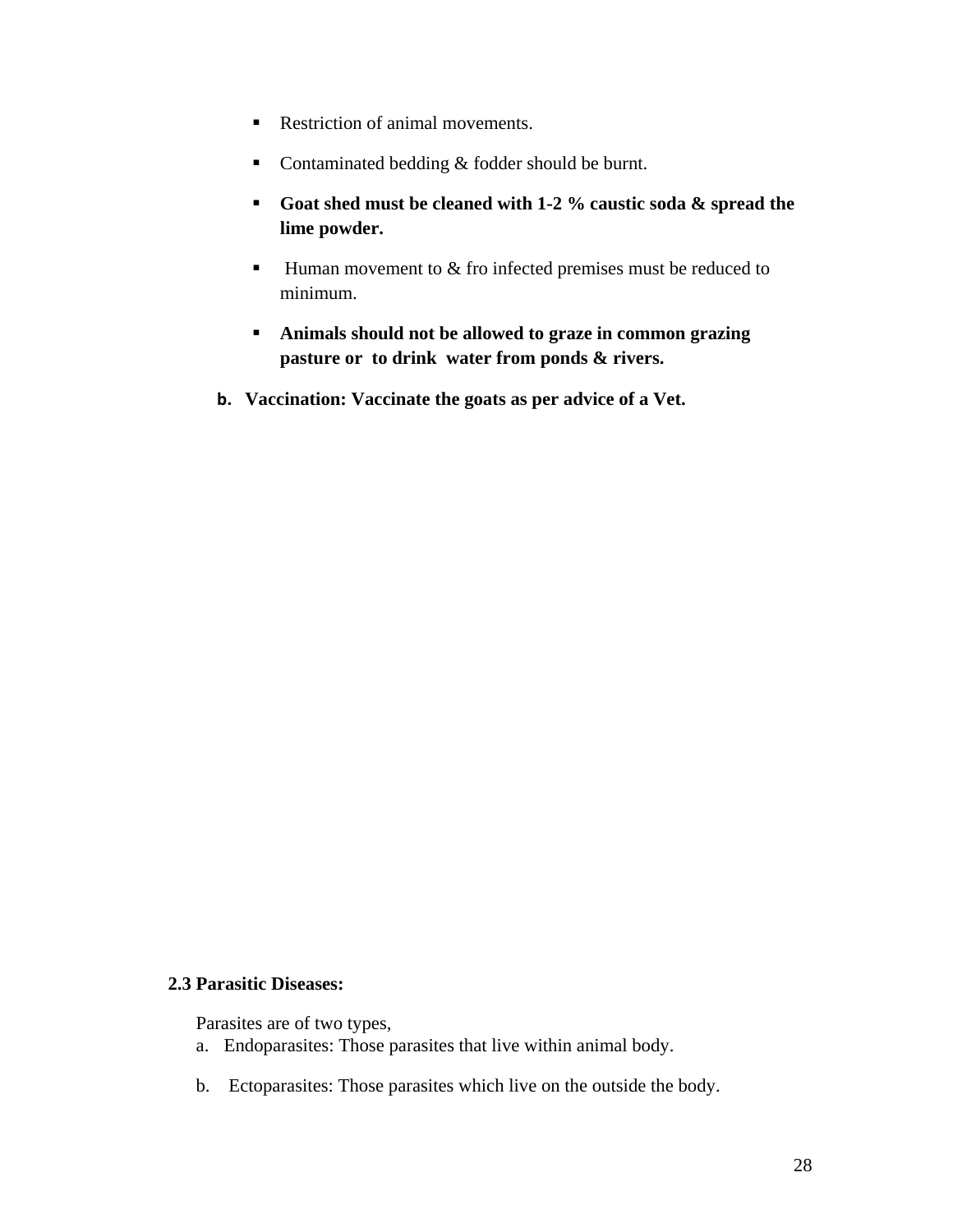a. Endo-parasites: Endo parasites are divided into three groups,

| Nematodes or Round Worms.            | Cestodes or Tape worms.  | Trematodes or Flukes. |
|--------------------------------------|--------------------------|-----------------------|
| They are elongated, cylindrical $\&$ | They are flat, segmented | They are flat,        |
| tapered at both ends, e.g.           | or tape like worms. They | unsegmented leaf like |
| Haemonchus, Trichostrongylus,        | range in length from     | worms, e.g. Liver     |
| Toxocara, Trichuris,                 | 2mm to 20 meters, e.g.   | flukes, Fasciola      |
| Oesophagostomum.                     | Moneizia species,        | hepatica, Fasciola    |
|                                      |                          | gigantic.             |

3. A Transmission: Mainly transmission through ingestion of eggs or infective larvae, mites (Orbatid mites), contaminated pasture & drinking water.

- 3. B. Symptoms:
- a. Loss of body weight.
- b. Dry & rough hair coat.
- c. Poor growth rate.
- d. Pot belly.
- e. Continuous diarrhea.
- f. Anemia
- g. Pica or depraved appetite- eating of soil & clothes, chewing of stones etc.
- h. Excretion of tapeworms.
- i. Fall in milk yield.
- J. Bottle jaw i.e. swelling below chin.
- **3. B. Control.**
- a. Isolation & treatment of affected animals.
- b. Cleaning of animal shed.
- c. Feed  $\&$  water should not get contaminated with faece( dubng). Do not keep young  $\&$ old animals together.
- d. Overcrowding is to be avoided.
- e. Rotational grazing has to be encouraged.
- f**. Deworming should be done at least twice i.e. before & after monsoon.**
- **g. Examination of fecal samples of the herd at regular interval.**

#### 4. Ectoparasites:

The ectoparasites of animals can be divided into following groups.

1. Lice. 2. Ticks. 3. Fleas. 4. Mites. 5. Flies.